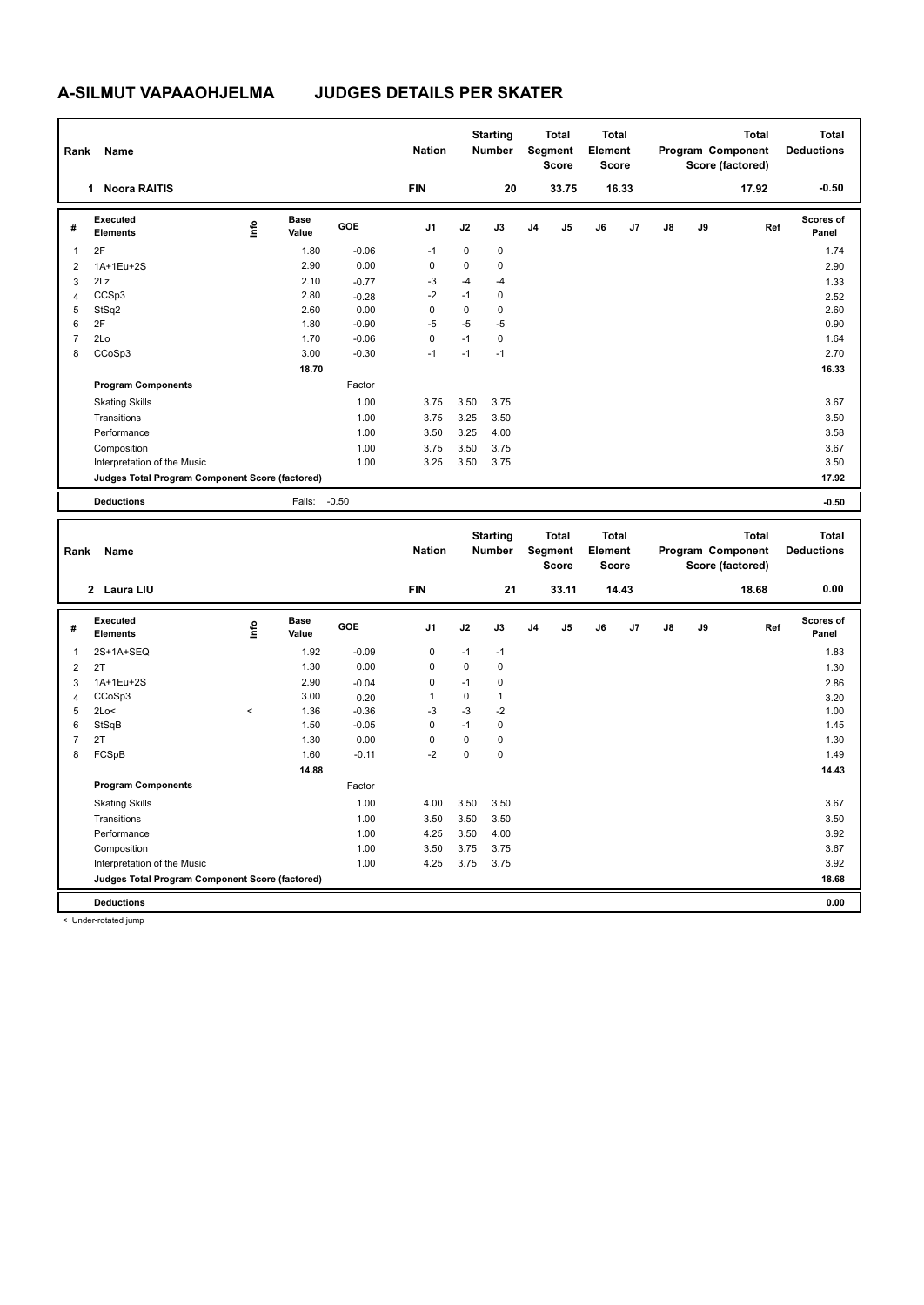| Rank           | <b>Name</b>                                     |          |                      |            | <b>Nation</b>  |      | <b>Starting</b><br><b>Number</b> |                | <b>Total</b><br>Segment<br><b>Score</b> | <b>Total</b><br>Element<br><b>Score</b> |       |               |    | <b>Total</b><br>Program Component<br>Score (factored) | Total<br><b>Deductions</b> |
|----------------|-------------------------------------------------|----------|----------------------|------------|----------------|------|----------------------------------|----------------|-----------------------------------------|-----------------------------------------|-------|---------------|----|-------------------------------------------------------|----------------------------|
|                | Anastasia KASKO<br>3                            |          |                      |            | <b>FIN</b>     |      | 12                               |                | 32.91                                   |                                         | 16.00 |               |    | 16.91                                                 | 0.00                       |
| #              | Executed<br><b>Elements</b>                     | ١mfo     | <b>Base</b><br>Value | <b>GOE</b> | J <sub>1</sub> | J2   | J3                               | J <sub>4</sub> | J5                                      | J6                                      | J7    | $\mathsf{J}8$ | J9 | Ref                                                   | <b>Scores of</b><br>Panel  |
| $\mathbf 1$    | 2Lo                                             |          | 1.70                 | 0.00       | 0              | 0    | 0                                |                |                                         |                                         |       |               |    |                                                       | 1.70                       |
| 2              | 2Lzq+1Eu+2S                                     | q        | 3.90                 | $-0.63$    | $-3$           | $-3$ | $-3$                             |                |                                         |                                         |       |               |    |                                                       | 3.27                       |
| 3              | 1A                                              |          | 1.10                 | 0.04       |                | 0    | $\mathbf 0$                      |                |                                         |                                         |       |               |    |                                                       | 1.14                       |
| $\overline{4}$ | $2F<+2T<$                                       | $\hat{}$ | 2.48                 | $-0.72$    | $-5$           | $-5$ | $-5$                             |                |                                         |                                         |       |               |    |                                                       | 1.76                       |
| 5              | CSSp2                                           |          | 2.30                 | $-0.08$    | $-1$           | 0    | 0                                |                |                                         |                                         |       |               |    |                                                       | 2.22                       |
| 6              | 2Lz                                             |          | 2.10                 | $-0.14$    | $\Omega$       | $-1$ | $-1$                             |                |                                         |                                         |       |               |    |                                                       | 1.96                       |
| $\overline{7}$ | StSq1                                           |          | 1.80                 | $-0.18$    | $\mathbf 0$    | $-2$ | $-1$                             |                |                                         |                                         |       |               |    |                                                       | 1.62                       |
| 8              | CCoSp2                                          |          | 2.50                 | $-0.17$    | $-1$           | $-1$ | $\pmb{0}$                        |                |                                         |                                         |       |               |    |                                                       | 2.33                       |
|                |                                                 |          | 17.88                |            |                |      |                                  |                |                                         |                                         |       |               |    |                                                       | 16.00                      |
|                | <b>Program Components</b>                       |          |                      | Factor     |                |      |                                  |                |                                         |                                         |       |               |    |                                                       |                            |
|                | <b>Skating Skills</b>                           |          |                      | 1.00       | 4.00           | 3.25 | 3.50                             |                |                                         |                                         |       |               |    |                                                       | 3.58                       |
|                | Transitions                                     |          |                      | 1.00       | 3.75           | 3.25 | 3.75                             |                |                                         |                                         |       |               |    |                                                       | 3.58                       |
|                | Performance                                     |          |                      | 1.00       | 3.50           | 3.00 | 3.25                             |                |                                         |                                         |       |               |    |                                                       | 3.25                       |
|                | Composition                                     |          |                      | 1.00       | 3.25           | 3.00 | 3.75                             |                |                                         |                                         |       |               |    |                                                       | 3.33                       |
|                | Interpretation of the Music                     |          |                      | 1.00       | 3.00           | 3.00 | 3.50                             |                |                                         |                                         |       |               |    |                                                       | 3.17                       |
|                | Judges Total Program Component Score (factored) |          |                      |            |                |      |                                  |                |                                         |                                         |       |               |    |                                                       | 16.91                      |
|                | <b>Deductions</b>                               |          |                      |            |                |      |                                  |                |                                         |                                         |       |               |    |                                                       | 0.00                       |

< Under-rotated jump q Jump landed on the quarter

| Rank         | Name                                            |         |                      |         | <b>Nation</b>  |          | <b>Starting</b><br><b>Number</b> |                | <b>Total</b><br>Segment<br><b>Score</b> | <b>Total</b><br>Element<br><b>Score</b> |                |               |    | <b>Total</b><br>Program Component<br>Score (factored) | <b>Total</b><br><b>Deductions</b> |
|--------------|-------------------------------------------------|---------|----------------------|---------|----------------|----------|----------------------------------|----------------|-----------------------------------------|-----------------------------------------|----------------|---------------|----|-------------------------------------------------------|-----------------------------------|
|              | 4 Emma KANERVA                                  |         |                      |         | <b>FIN</b>     |          | 18                               |                | 32.14                                   |                                         | 16.24          |               |    | 15.90                                                 | 0.00                              |
| #            | Executed<br><b>Elements</b>                     | info    | <b>Base</b><br>Value | GOE     | J <sub>1</sub> | J2       | J3                               | J <sub>4</sub> | J <sub>5</sub>                          | J6                                      | J <sub>7</sub> | $\mathsf{J}8$ | J9 | Ref                                                   | <b>Scores of</b><br>Panel         |
| $\mathbf{1}$ | 2S                                              |         | 1.30                 | $-0.13$ | $-1$           | $-1$     | $-1$                             |                |                                         |                                         |                |               |    |                                                       | 1.17                              |
| 2            | $2F+2T$                                         |         | 3.10                 | $-0.18$ | $-1$           | $-1$     | $-1$                             |                |                                         |                                         |                |               |    |                                                       | 2.92                              |
| 3            | 1A                                              |         | 1.10                 | 0.00    | 0              | $\Omega$ | 0                                |                |                                         |                                         |                |               |    |                                                       | 1.10                              |
| 4            | SSp3                                            |         | 2.10                 | 0.21    | $\mathbf{1}$   | 1        | 1                                |                |                                         |                                         |                |               |    |                                                       | 2.31                              |
| 5            | 2Fq+1Lo+2T                                      | q       | 3.60                 | $-0.60$ | $-3$           | $-4$     | $-3$                             |                |                                         |                                         |                |               |    |                                                       | 3.00                              |
| 6            | 2Lz<                                            | $\prec$ | 1.68                 | $-0.61$ | $-4$           | $-3$     | $-4$                             |                |                                         |                                         |                |               |    |                                                       | 1.07                              |
| 7            | StSq2                                           |         | 2.60                 | $-0.26$ | $\Omega$       | $-2$     | $-1$                             |                |                                         |                                         |                |               |    |                                                       | 2.34                              |
| 8            | CCoSp2                                          |         | 2.50                 | $-0.17$ | $-1$           | $-1$     | 0                                |                |                                         |                                         |                |               |    |                                                       | 2.33                              |
|              |                                                 |         | 17.98                |         |                |          |                                  |                |                                         |                                         |                |               |    |                                                       | 16.24                             |
|              | <b>Program Components</b>                       |         |                      | Factor  |                |          |                                  |                |                                         |                                         |                |               |    |                                                       |                                   |
|              | <b>Skating Skills</b>                           |         |                      | 1.00    | 3.50           | 3.25     | 3.25                             |                |                                         |                                         |                |               |    |                                                       | 3.33                              |
|              | Transitions                                     |         |                      | 1.00    | 3.25           | 3.25     | 2.75                             |                |                                         |                                         |                |               |    |                                                       | 3.08                              |
|              | Performance                                     |         |                      | 1.00    | 3.50           | 3.25     | 3.25                             |                |                                         |                                         |                |               |    |                                                       | 3.33                              |
|              | Composition                                     |         |                      | 1.00    | 3.25           | 3.00     | 3.00                             |                |                                         |                                         |                |               |    |                                                       | 3.08                              |
|              | Interpretation of the Music                     |         |                      | 1.00    | 3.25           | 3.00     | 3.00                             |                |                                         |                                         |                |               |    |                                                       | 3.08                              |
|              | Judges Total Program Component Score (factored) |         |                      |         |                |          |                                  |                |                                         |                                         |                |               |    |                                                       | 15.90                             |
|              | <b>Deductions</b>                               |         |                      |         |                |          |                                  |                |                                         |                                         |                |               |    |                                                       | 0.00                              |

< Under-rotated jump q Jump landed on the quarter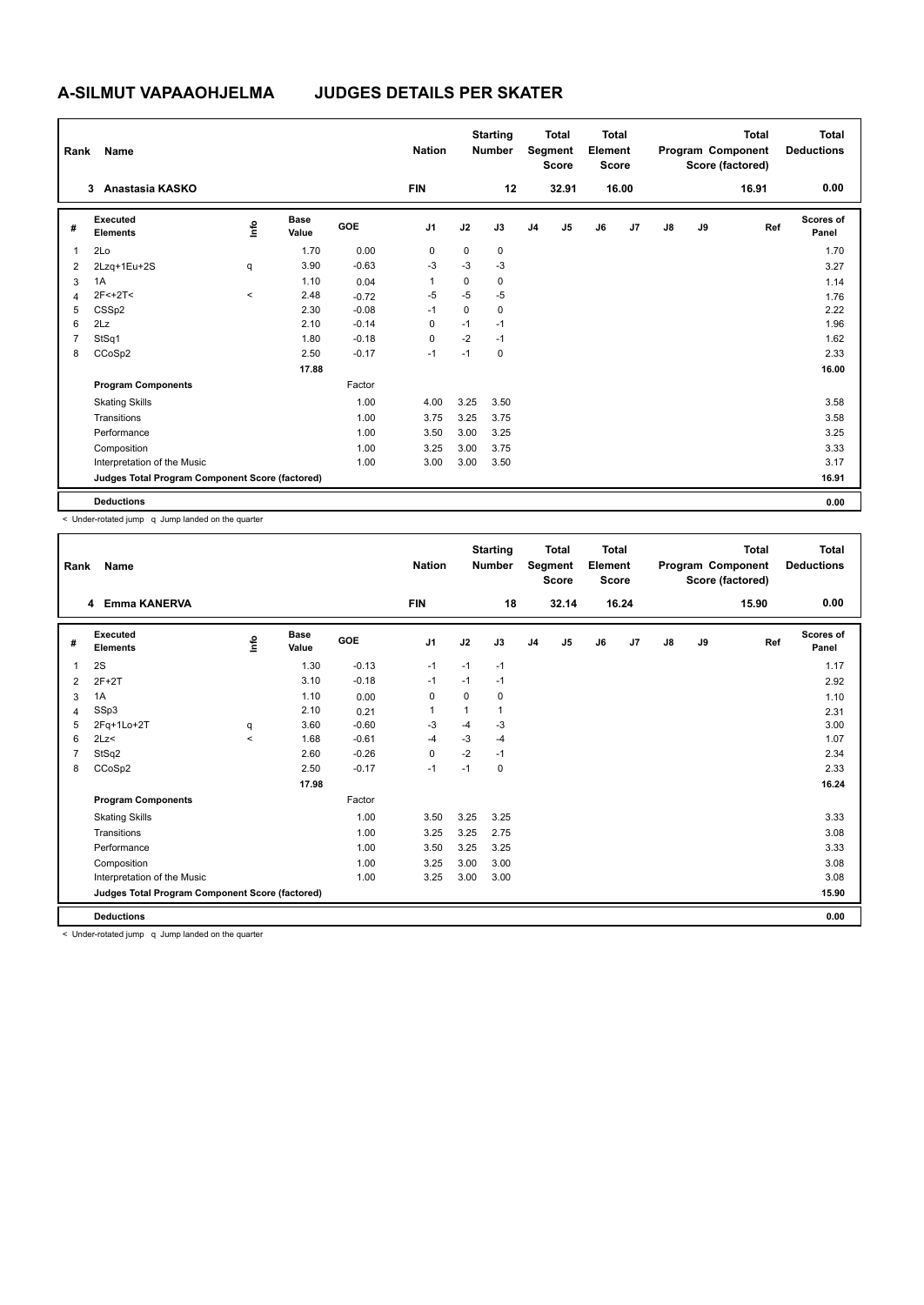| Rank           | Name                                            |      |                      |         | <b>Nation</b>  |              | <b>Starting</b><br><b>Number</b> |                | <b>Total</b><br>Segment<br><b>Score</b> | <b>Total</b><br>Element<br><b>Score</b> |       |               |    | <b>Total</b><br>Program Component<br>Score (factored) | <b>Total</b><br><b>Deductions</b> |
|----------------|-------------------------------------------------|------|----------------------|---------|----------------|--------------|----------------------------------|----------------|-----------------------------------------|-----------------------------------------|-------|---------------|----|-------------------------------------------------------|-----------------------------------|
|                | 5 lida PENTTILÄ                                 |      |                      |         | <b>FIN</b>     |              | 5                                |                | 32.06                                   |                                         | 17.31 |               |    | 15.75                                                 | $-1.00$                           |
| #              | Executed<br><b>Elements</b>                     | lnfo | <b>Base</b><br>Value | GOE     | J <sub>1</sub> | J2           | J3                               | J <sub>4</sub> | J5                                      | J6                                      | J7    | J8            | J9 | Ref                                                   | Scores of<br>Panel                |
| $\mathbf{1}$   | 2Lo                                             |      | 1.70                 | $-0.11$ | $-1$           | $-1$         | 0                                |                |                                         |                                         |       |               |    |                                                       | 1.59                              |
| $\overline{2}$ | $2Lz + 2T$                                      |      | 3.40                 | $-0.14$ | 0              | $-1$         | $-1$                             |                |                                         |                                         |       |               |    |                                                       | 3.26                              |
| 3              | 2F                                              |      | 1.80                 | $-0.90$ | $-5$           | $-5$         | $-5$                             |                |                                         |                                         |       |               |    |                                                       | 0.90                              |
| $\overline{4}$ | FCSp1                                           |      | 1.90                 | 0.00    | 0              | 0            | $\mathbf 0$                      |                |                                         |                                         |       |               |    |                                                       | 1.90                              |
| 5              | 2Lz                                             |      | 2.10                 | 0.00    | 0              | 0            | $\mathbf 0$                      |                |                                         |                                         |       |               |    |                                                       | 2.10                              |
| 6              | 1A+1Eu+2S                                       |      | 2.90                 | $-0.04$ | 0              | $-1$         | $\mathbf 0$                      |                |                                         |                                         |       |               |    |                                                       | 2.86                              |
| $\overline{7}$ | StSq1                                           |      | 1.80                 | $-0.30$ | $-1$           | $-2$         | $-2$                             |                |                                         |                                         |       |               |    |                                                       | 1.50                              |
| 8              | CCoSp3                                          |      | 3.00                 | 0.20    | $\mathbf 0$    | $\mathbf{1}$ | $\mathbf{1}$                     |                |                                         |                                         |       |               |    |                                                       | 3.20                              |
|                |                                                 |      | 18.60                |         |                |              |                                  |                |                                         |                                         |       |               |    |                                                       | 17.31                             |
|                | <b>Program Components</b>                       |      |                      | Factor  |                |              |                                  |                |                                         |                                         |       |               |    |                                                       |                                   |
|                | <b>Skating Skills</b>                           |      |                      | 1.00    | 3.50           | 2.75         | 3.00                             |                |                                         |                                         |       |               |    |                                                       | 3.08                              |
|                | Transitions                                     |      |                      | 1.00    | 3.50           | 2.75         | 3.25                             |                |                                         |                                         |       |               |    |                                                       | 3.17                              |
|                | Performance                                     |      |                      | 1.00    | 3.50           | 2.75         | 3.25                             |                |                                         |                                         |       |               |    |                                                       | 3.17                              |
|                | Composition                                     |      |                      | 1.00    | 3.75           | 3.00         | 3.00                             |                |                                         |                                         |       |               |    |                                                       | 3.25                              |
|                | Interpretation of the Music                     |      |                      | 1.00    | 3.25           | 3.00         | 3.00                             |                |                                         |                                         |       |               |    |                                                       | 3.08                              |
|                | Judges Total Program Component Score (factored) |      |                      |         |                |              |                                  |                |                                         |                                         |       |               |    |                                                       | 15.75                             |
|                | <b>Deductions</b>                               |      | Falls:               | $-0.50$ |                |              | No/Wrong Spiral:                 |                | $-0.50$                                 |                                         |       |               |    |                                                       | $-1.00$                           |
|                |                                                 |      |                      |         |                |              |                                  |                |                                         |                                         |       |               |    |                                                       |                                   |
| Rank           | Name                                            |      |                      |         | <b>Nation</b>  |              | <b>Starting</b><br>Number        |                | <b>Total</b><br>Segment<br><b>Score</b> | <b>Total</b><br>Element<br><b>Score</b> |       |               |    | <b>Total</b><br>Program Component<br>Score (factored) | <b>Total</b><br><b>Deductions</b> |
|                | 6 Ella SAARI                                    |      |                      |         | <b>FIN</b>     |              | $\mathbf{2}$                     |                | 31.36                                   |                                         | 15.10 |               |    | 16.26                                                 | 0.00                              |
| #              | <b>Executed</b><br><b>Elements</b>              | lnfo | <b>Base</b><br>Value | GOE     | J <sub>1</sub> | J2           | J3                               | J <sub>4</sub> | J <sub>5</sub>                          | J6                                      | J7    | $\mathsf{J}8$ | J9 | Ref                                                   | <b>Scores of</b><br>Panel         |
| -1             | 1A+1Eu+2S                                       |      | 2.90                 | 0.00    | 1              | $-1$         | $\mathbf 0$                      |                |                                         |                                         |       |               |    |                                                       | 2.90                              |
| 2              | 2Lo                                             |      | 1.70                 | 0.00    | 0              | 0            | $\Omega$                         |                |                                         |                                         |       |               |    |                                                       | 1.70                              |

 SSp3 2.10 0.00 0 0 0 2.10 StSqB 1.50 -0.05 0 -1 0 1.45  $5 \quad 2S$   $1.30 \quad -0.22$   $-1 \quad -2 \quad -2$  2T 1.30 -0.13 -1 -1 -1 1.17 1A+1Lo 1.60 0.00 0 0 0 1.60 CCoSp3 3.00 0.10 1 0 0 3.10

Skating Skills 3.75 3.25 3.25 1.00 3.42

Transitions 1.00 3.50 3.00 3.50 3.33 Performance 2.00 3.17 3.17 3.17 3.17 3.17 3.50 3.17 3.50 3.17 3.17 3.17 3.17 3.17 3.17 3.17 Composition 2.17 2.00 3.50 2.75 3.25 3.25 3.17 3.17 Interpretation of the Music 1.00 3.25 3.00 3.25 3.17

**Judges Total Program Component Score (factored) 16.26**

Factor

 **15.40 15.40 15.40** 

**Deductions 0.00**

**Program Components**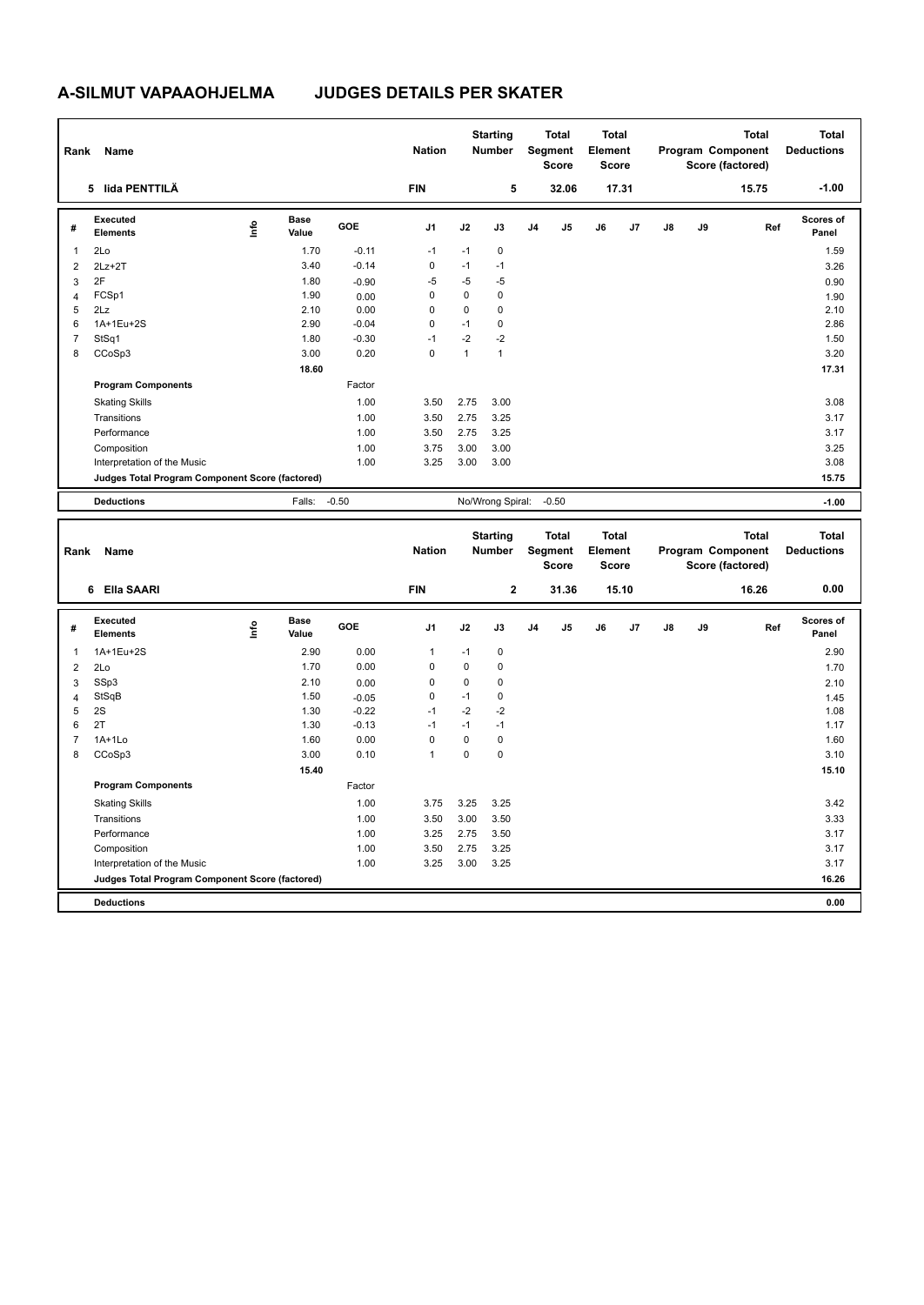| Rank           | Name                                            |          |                      |            | <b>Nation</b>  |      | <b>Starting</b><br><b>Number</b> |                | <b>Total</b><br>Segment<br><b>Score</b> | <b>Total</b><br>Element<br><b>Score</b> |       |               |    | <b>Total</b><br>Program Component<br>Score (factored) | Total<br><b>Deductions</b> |
|----------------|-------------------------------------------------|----------|----------------------|------------|----------------|------|----------------------------------|----------------|-----------------------------------------|-----------------------------------------|-------|---------------|----|-------------------------------------------------------|----------------------------|
|                | 7 Lotta PELTONIEMI                              |          |                      |            | <b>FIN</b>     |      | 10                               |                | 30.70                                   |                                         | 13.69 |               |    | 17.51                                                 | $-0.50$                    |
| #              | Executed<br><b>Elements</b>                     | ١mfo     | <b>Base</b><br>Value | <b>GOE</b> | J <sub>1</sub> | J2   | J3                               | J <sub>4</sub> | J5                                      | J6                                      | J7    | $\mathsf{J}8$ | J9 | Ref                                                   | <b>Scores of</b><br>Panel  |
| 1              | 2Loq                                            | q        | 1.70                 | $-0.85$    | $-5$           | $-5$ | $-5$                             |                |                                         |                                         |       |               |    |                                                       | 0.85                       |
| $\overline{2}$ | 1A+1Eu+2S                                       |          | 2.90                 | $-0.13$    | 0              | $-2$ | $-1$                             |                |                                         |                                         |       |               |    |                                                       | 2.77                       |
| 3              | 2F<                                             | $\hat{}$ | 1.44                 | $-0.48$    | $-3$           | $-4$ | $-3$                             |                |                                         |                                         |       |               |    |                                                       | 0.96                       |
| 4              | CSSp3                                           |          | 2.60                 | $-0.09$    | 0              | $-1$ | 0                                |                |                                         |                                         |       |               |    |                                                       | 2.51                       |
| 5              | 2T <                                            | $\,<\,$  | 1.04                 | $-0.31$    | $-4$           | $-2$ | $-3$                             |                |                                         |                                         |       |               |    |                                                       | 0.73                       |
| 6              | 2S+1A+SEQ                                       |          | 1.92                 | 0.00       | $\Omega$       | 0    | $\mathbf 0$                      |                |                                         |                                         |       |               |    |                                                       | 1.92                       |
| $\overline{7}$ | CCoSp3V                                         |          | 2.25                 | 0.08       | $\mathbf 0$    | 0    | $\mathbf{1}$                     |                |                                         |                                         |       |               |    |                                                       | 2.33                       |
| 8              | StSq1                                           |          | 1.80                 | $-0.18$    | $-1$           | $-1$ | $-1$                             |                |                                         |                                         |       |               |    |                                                       | 1.62                       |
|                |                                                 |          | 15.65                |            |                |      |                                  |                |                                         |                                         |       |               |    |                                                       | 13.69                      |
|                | <b>Program Components</b>                       |          |                      | Factor     |                |      |                                  |                |                                         |                                         |       |               |    |                                                       |                            |
|                | <b>Skating Skills</b>                           |          |                      | 1.00       | 3.50           | 3.25 | 3.25                             |                |                                         |                                         |       |               |    |                                                       | 3.33                       |
|                | Transitions                                     |          |                      | 1.00       | 3.75           | 3.25 | 3.25                             |                |                                         |                                         |       |               |    |                                                       | 3.42                       |
|                | Performance                                     |          |                      | 1.00       | 3.75           | 3.50 | 3.75                             |                |                                         |                                         |       |               |    |                                                       | 3.67                       |
|                | Composition                                     |          |                      | 1.00       | 3.75           | 3.25 | 3.25                             |                |                                         |                                         |       |               |    |                                                       | 3.42                       |
|                | Interpretation of the Music                     |          |                      | 1.00       | 4.00           | 3.25 | 3.75                             |                |                                         |                                         |       |               |    |                                                       | 3.67                       |
|                | Judges Total Program Component Score (factored) |          |                      |            |                |      |                                  |                |                                         |                                         |       |               |    |                                                       | 17.51                      |
|                | <b>Deductions</b>                               |          | Falls:               | $-0.50$    |                |      |                                  |                |                                         |                                         |       |               |    |                                                       | $-0.50$                    |

< Under-rotated jump q Jump landed on the quarter

| Rank | Name                                            |      |                      |            | <b>Nation</b>  |      | <b>Starting</b><br><b>Number</b> |                | <b>Total</b><br>Segment<br><b>Score</b> | <b>Total</b><br>Element<br><b>Score</b> |       |               |    | <b>Total</b><br>Program Component<br>Score (factored) | <b>Total</b><br><b>Deductions</b> |
|------|-------------------------------------------------|------|----------------------|------------|----------------|------|----------------------------------|----------------|-----------------------------------------|-----------------------------------------|-------|---------------|----|-------------------------------------------------------|-----------------------------------|
|      | <b>Zhengyuan READ</b><br>8                      |      |                      |            | <b>FIN</b>     |      | 26                               |                | 30.40                                   |                                         | 14.32 |               |    | 16.58                                                 | $-0.50$                           |
| #    | Executed<br><b>Elements</b>                     | info | <b>Base</b><br>Value | <b>GOE</b> | J <sub>1</sub> | J2   | J3                               | J <sub>4</sub> | J5                                      | J6                                      | J7    | $\mathsf{J}8$ | J9 | Ref                                                   | <b>Scores of</b><br>Panel         |
| 1    | $2S+2Tq$                                        | q    | 2.60                 | $-0.35$    | $-3$           | $-3$ | $-2$                             |                |                                         |                                         |       |               |    |                                                       | 2.25                              |
| 2    | 2Fq                                             | q    | 1.80                 | $-0.84$    | $-4$           | $-5$ | $-5$                             |                |                                         |                                         |       |               |    |                                                       | 0.96                              |
| 3    | 2T                                              |      | 1.30                 | $-0.65$    | $-5$           | $-5$ | $-5$                             |                |                                         |                                         |       |               |    |                                                       | 0.65                              |
| 4    | FCSp1                                           |      | 1.90                 | $-0.32$    | $-2$           | $-2$ | $-1$                             |                |                                         |                                         |       |               |    |                                                       | 1.58                              |
| 5    | 2Lo                                             |      | 1.70                 | $-0.28$    | $-2$           | $-2$ | $-1$                             |                |                                         |                                         |       |               |    |                                                       | 1.42                              |
| 6    | 1A+1Eu+2S                                       |      | 2.90                 | $-0.09$    | $\Omega$       | $-1$ | $-1$                             |                |                                         |                                         |       |               |    |                                                       | 2.81                              |
| 7    | StSqB                                           |      | 1.50                 | $-0.05$    | 0              | $-1$ | 0                                |                |                                         |                                         |       |               |    |                                                       | 1.45                              |
| 8    | CCoSp3                                          |      | 3.00                 | 0.20       | 1              | 0    | 1                                |                |                                         |                                         |       |               |    |                                                       | 3.20                              |
|      |                                                 |      | 16.70                |            |                |      |                                  |                |                                         |                                         |       |               |    |                                                       | 14.32                             |
|      | <b>Program Components</b>                       |      |                      | Factor     |                |      |                                  |                |                                         |                                         |       |               |    |                                                       |                                   |
|      | <b>Skating Skills</b>                           |      |                      | 1.00       | 3.75           | 3.00 | 3.50                             |                |                                         |                                         |       |               |    |                                                       | 3.42                              |
|      | Transitions                                     |      |                      | 1.00       | 3.50           | 3.00 | 3.50                             |                |                                         |                                         |       |               |    |                                                       | 3.33                              |
|      | Performance                                     |      |                      | 1.00       | 3.50           | 2.75 | 3.50                             |                |                                         |                                         |       |               |    |                                                       | 3.25                              |
|      | Composition                                     |      |                      | 1.00       | 3.50           | 3.00 | 3.50                             |                |                                         |                                         |       |               |    |                                                       | 3.33                              |
|      | Interpretation of the Music                     |      |                      | 1.00       | 3.50           | 3.00 | 3.25                             |                |                                         |                                         |       |               |    |                                                       | 3.25                              |
|      | Judges Total Program Component Score (factored) |      |                      |            |                |      |                                  |                |                                         |                                         |       |               |    |                                                       | 16.58                             |
|      | <b>Deductions</b>                               |      | Falls:               | $-0.50$    |                |      |                                  |                |                                         |                                         |       |               |    |                                                       | $-0.50$                           |
|      | a ilusa londod on the questor.                  |      |                      |            |                |      |                                  |                |                                         |                                         |       |               |    |                                                       |                                   |

q Jump landed on the quarter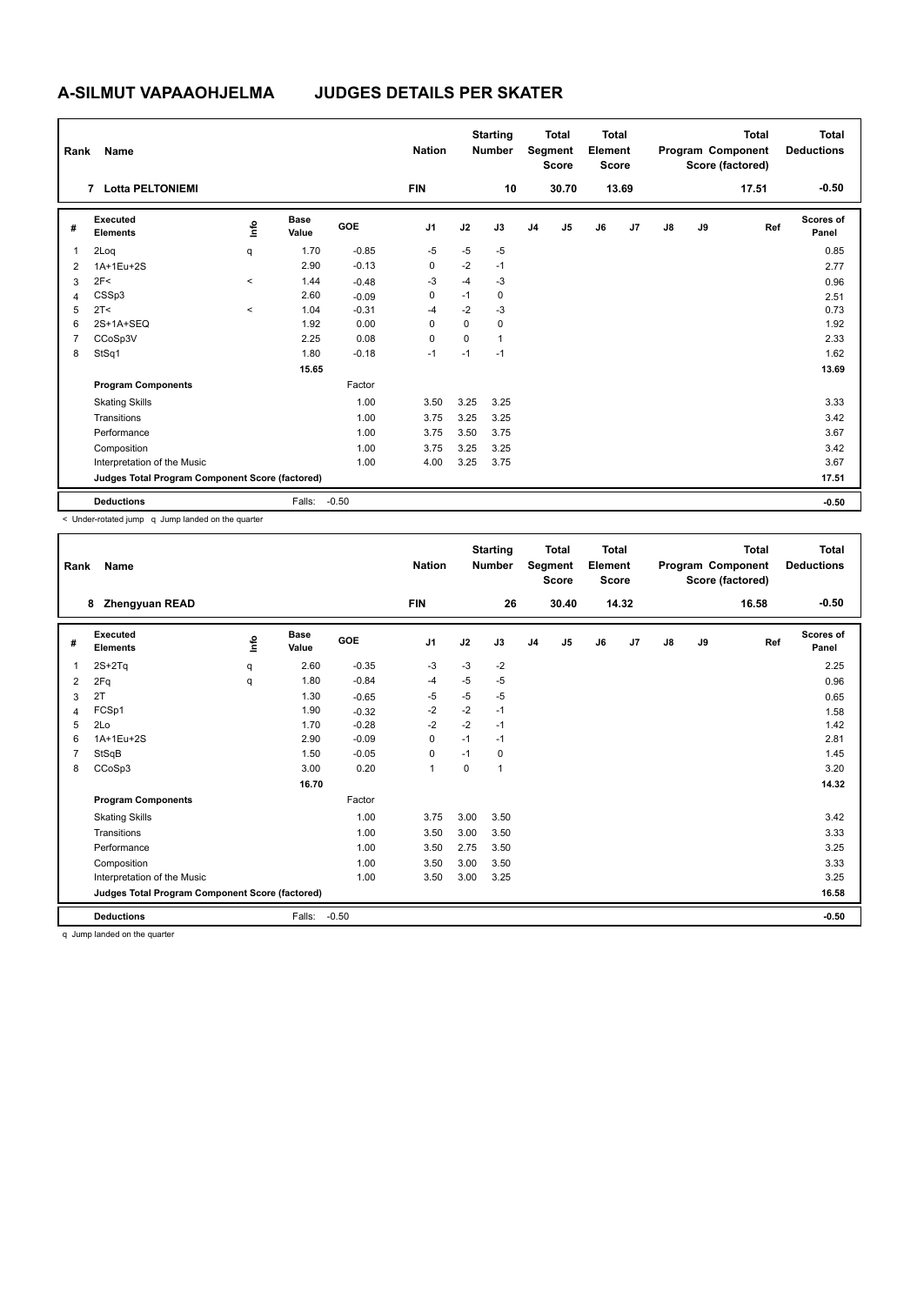| Rank           | Name                                            |      |                      |            | <b>Nation</b>  |      | <b>Starting</b><br><b>Number</b> |                | <b>Total</b><br>Segment<br><b>Score</b> | <b>Total</b><br>Element<br><b>Score</b> |       |    |    | <b>Total</b><br>Program Component<br>Score (factored) | <b>Total</b><br><b>Deductions</b> |
|----------------|-------------------------------------------------|------|----------------------|------------|----------------|------|----------------------------------|----------------|-----------------------------------------|-----------------------------------------|-------|----|----|-------------------------------------------------------|-----------------------------------|
|                | Ellen LINDÉN<br>9                               |      |                      |            | <b>FIN</b>     |      | 1                                |                | 30.25                                   |                                         | 14.91 |    |    | 15.84                                                 | $-0.50$                           |
| #              | Executed<br><b>Elements</b>                     | lnfo | <b>Base</b><br>Value | <b>GOE</b> | J <sub>1</sub> | J2   | J3                               | J <sub>4</sub> | J <sub>5</sub>                          | J6                                      | J7    | J8 | J9 | Ref                                                   | Scores of<br>Panel                |
| 1              | 1A                                              |      | 1.10                 | 0.00       | 0              | 0    | $\mathbf 0$                      |                |                                         |                                         |       |    |    |                                                       | 1.10                              |
| $\overline{2}$ | 2Lz                                             |      | 2.10                 | $-1.05$    | $-5$           | $-5$ | $-5$                             |                |                                         |                                         |       |    |    |                                                       | 1.05                              |
| 3              | 2F                                              |      | 1.80                 | $-0.48$    | $-3$           | $-3$ | $-2$                             |                |                                         |                                         |       |    |    |                                                       | 1.32                              |
| $\overline{4}$ | SSp3                                            |      | 2.10                 | $-0.07$    | 1              | $-1$ | $-1$                             |                |                                         |                                         |       |    |    |                                                       | 2.03                              |
| 5              | StSq2                                           |      | 2.60                 | $-0.26$    | $-1$           | $-1$ | $-1$                             |                |                                         |                                         |       |    |    |                                                       | 2.34                              |
| 6              | 2S+1Eu+2Sq                                      | q    | 3.10                 | $-0.43$    | $-3$           | $-4$ | -3                               |                |                                         |                                         |       |    |    |                                                       | 2.67                              |
| 7              | 2Lo                                             |      | 1.70                 | 0.00       | 0              | 0    | 0                                |                |                                         |                                         |       |    |    |                                                       | 1.70                              |
| 8              | CCoSp3                                          |      | 3.00                 | $-0.30$    | $-1$           | $-2$ | $\mathbf 0$                      |                |                                         |                                         |       |    |    |                                                       | 2.70                              |
|                |                                                 |      | 17.50                |            |                |      |                                  |                |                                         |                                         |       |    |    |                                                       | 14.91                             |
|                | <b>Program Components</b>                       |      |                      | Factor     |                |      |                                  |                |                                         |                                         |       |    |    |                                                       |                                   |
|                | <b>Skating Skills</b>                           |      |                      | 1.00       | 3.25           | 3.25 | 3.00                             |                |                                         |                                         |       |    |    |                                                       | 3.17                              |
|                | Transitions                                     |      |                      | 1.00       | 3.00           | 3.25 | 3.25                             |                |                                         |                                         |       |    |    |                                                       | 3.17                              |
|                | Performance                                     |      |                      | 1.00       | 3.00           | 3.25 | 2.75                             |                |                                         |                                         |       |    |    |                                                       | 3.00                              |
|                | Composition                                     |      |                      | 1.00       | 3.25           | 3.50 | 3.50                             |                |                                         |                                         |       |    |    |                                                       | 3.42                              |
|                | Interpretation of the Music                     |      |                      | 1.00       | 3.25           | 3.25 | 2.75                             |                |                                         |                                         |       |    |    |                                                       | 3.08                              |
|                | Judges Total Program Component Score (factored) |      |                      |            |                |      |                                  |                |                                         |                                         |       |    |    |                                                       | 15.84                             |
|                | <b>Deductions</b>                               |      | Falls:               | $-0.50$    |                |      |                                  |                |                                         |                                         |       |    |    |                                                       | $-0.50$                           |

q Jump landed on the quarter

| Rank | Name                                            |      |                      |            | <b>Nation</b>  |          | <b>Starting</b><br><b>Number</b> |                | Total<br>Segment<br><b>Score</b> | <b>Total</b><br>Element<br><b>Score</b> |       |               |    | <b>Total</b><br>Program Component<br>Score (factored) | <b>Total</b><br><b>Deductions</b> |
|------|-------------------------------------------------|------|----------------------|------------|----------------|----------|----------------------------------|----------------|----------------------------------|-----------------------------------------|-------|---------------|----|-------------------------------------------------------|-----------------------------------|
| 10   | <b>Linda LUODE</b>                              |      |                      |            | <b>FIN</b>     |          | 6                                |                | 28.45                            |                                         | 11.78 |               |    | 16.67                                                 | 0.00                              |
| #    | Executed<br><b>Elements</b>                     | ١ifo | <b>Base</b><br>Value | <b>GOE</b> | J <sub>1</sub> | J2       | J3                               | J <sub>4</sub> | J <sub>5</sub>                   | J6                                      | J7    | $\mathsf{J}8$ | J9 | Ref                                                   | <b>Scores of</b><br>Panel         |
| 1    | 2S+1A+SEQ                                       |      | 1.92                 | 0.00       | 0              | 0        | 0                                |                |                                  |                                         |       |               |    |                                                       | 1.92                              |
| 2    | 2Lo<<                                           | <<   | 0.50                 | $-0.22$    | -5             | $-4$     | $-4$                             |                |                                  |                                         |       |               |    |                                                       | 0.28                              |
| 3    | 2T                                              |      | 1.30                 | $-0.13$    | $-1$           | $-1$     | $-1$                             |                |                                  |                                         |       |               |    |                                                       | 1.17                              |
| 4    | FCSpB                                           |      | 1.60                 | $-0.37$    | $-3$           | $-2$     | $-2$                             |                |                                  |                                         |       |               |    |                                                       | 1.23                              |
| 5    | 2T                                              |      | 1.30                 | 0.00       | 0              | $\Omega$ | 0                                |                |                                  |                                         |       |               |    |                                                       | 1.30                              |
| 6    | StSq1                                           |      | 1.80                 | $-0.30$    | $-2$           | $-2$     | $-1$                             |                |                                  |                                         |       |               |    |                                                       | 1.50                              |
| 7    | 1A+1Eu+2S                                       |      | 2.90                 | 0.04       | 1              | $\Omega$ | 0                                |                |                                  |                                         |       |               |    |                                                       | 2.94                              |
| 8    | CCoSp2V                                         |      | 1.88                 | $-0.44$    | $-1$           | $-3$     | $-3$                             |                |                                  |                                         |       |               |    |                                                       | 1.44                              |
|      |                                                 |      | 13.20                |            |                |          |                                  |                |                                  |                                         |       |               |    |                                                       | 11.78                             |
|      | <b>Program Components</b>                       |      |                      | Factor     |                |          |                                  |                |                                  |                                         |       |               |    |                                                       |                                   |
|      | <b>Skating Skills</b>                           |      |                      | 1.00       | 3.50           | 3.00     | 3.25                             |                |                                  |                                         |       |               |    |                                                       | 3.25                              |
|      | Transitions                                     |      |                      | 1.00       | 3.75           | 3.00     | 3.50                             |                |                                  |                                         |       |               |    |                                                       | 3.42                              |
|      | Performance                                     |      |                      | 1.00       | 3.50           | 3.00     | 3.50                             |                |                                  |                                         |       |               |    |                                                       | 3.33                              |
|      | Composition                                     |      |                      | 1.00       | 3.50           | 3.25     | 3.50                             |                |                                  |                                         |       |               |    |                                                       | 3.42                              |
|      | Interpretation of the Music                     |      |                      | 1.00       | 3.25           | 3.25     | 3.25                             |                |                                  |                                         |       |               |    |                                                       | 3.25                              |
|      | Judges Total Program Component Score (factored) |      |                      |            |                |          |                                  |                |                                  |                                         |       |               |    |                                                       | 16.67                             |
|      | <b>Deductions</b>                               |      |                      |            |                |          |                                  |                |                                  |                                         |       |               |    |                                                       | 0.00                              |

<< Downgraded jump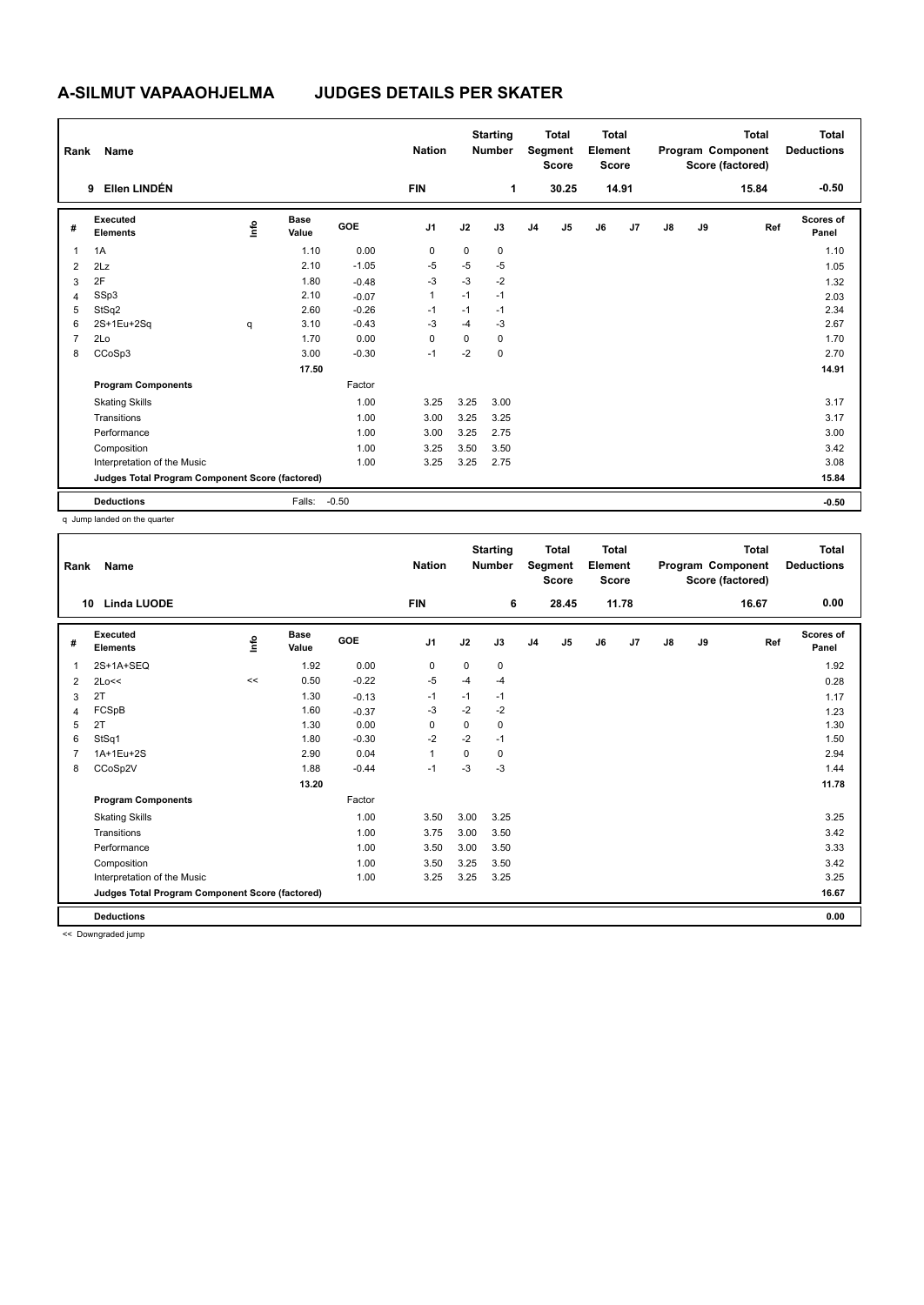| Rank           | Name                                            |                     |                      |            | <b>Nation</b>  |      | <b>Starting</b><br><b>Number</b> |                | <b>Total</b><br>Segment<br><b>Score</b> | Total<br>Element<br><b>Score</b> |       |               |    | <b>Total</b><br>Program Component<br>Score (factored) | <b>Total</b><br><b>Deductions</b> |
|----------------|-------------------------------------------------|---------------------|----------------------|------------|----------------|------|----------------------------------|----------------|-----------------------------------------|----------------------------------|-------|---------------|----|-------------------------------------------------------|-----------------------------------|
|                | <b>Olivia SEMERI</b><br>11                      |                     |                      |            | <b>FIN</b>     |      | 4                                |                | 28.04                                   |                                  | 12.70 |               |    | 15.84                                                 | $-0.50$                           |
| #              | Executed<br><b>Elements</b>                     | lnfo                | <b>Base</b><br>Value | <b>GOE</b> | J <sub>1</sub> | J2   | J3                               | J <sub>4</sub> | J5                                      | J6                               | J7    | $\mathsf{J}8$ | J9 | Ref                                                   | Scores of<br>Panel                |
| 1              | 2Lz                                             |                     | 2.10                 | $-1.05$    | $-5$           | $-5$ | $-5$                             |                |                                         |                                  |       |               |    |                                                       | 1.05                              |
| 2              | $1A+2T2$                                        | $\hat{\phantom{a}}$ | 2.14                 | $-0.44$    | $-4$           | $-5$ | $-3$                             |                |                                         |                                  |       |               |    |                                                       | 1.70                              |
| 3              | CCoSp2                                          |                     | 2.50                 | $-0.17$    | 0              | $-1$ | $-1$                             |                |                                         |                                  |       |               |    |                                                       | 2.33                              |
| 4              | 2S+1Eu+2S                                       |                     | 3.10                 | $-0.30$    | $-2$           | $-2$ | -3                               |                |                                         |                                  |       |               |    |                                                       | 2.80                              |
| 5              | 2F<<                                            | <<                  | 0.50                 | $-0.22$    | $-5$           | $-4$ | $-4$                             |                |                                         |                                  |       |               |    |                                                       | 0.28                              |
| 6              | CSSp2                                           |                     | 2.30                 | $-0.23$    | $-1$           | $-1$ | $-1$                             |                |                                         |                                  |       |               |    |                                                       | 2.07                              |
| $\overline{7}$ | StSqB                                           |                     | 1.50                 | $-0.20$    | $-1$           | $-2$ | $-1$                             |                |                                         |                                  |       |               |    |                                                       | 1.30                              |
| 8              | 1A                                              |                     | 1.10                 | 0.07       | $\mathbf{1}$   | 0    | $\overline{1}$                   |                |                                         |                                  |       |               |    |                                                       | 1.17                              |
|                |                                                 |                     | 15.24                |            |                |      |                                  |                |                                         |                                  |       |               |    |                                                       | 12.70                             |
|                | <b>Program Components</b>                       |                     |                      | Factor     |                |      |                                  |                |                                         |                                  |       |               |    |                                                       |                                   |
|                | <b>Skating Skills</b>                           |                     |                      | 1.00       | 3.00           | 2.75 | 3.00                             |                |                                         |                                  |       |               |    |                                                       | 2.92                              |
|                | Transitions                                     |                     |                      | 1.00       | 3.25           | 3.25 | 3.25                             |                |                                         |                                  |       |               |    |                                                       | 3.25                              |
|                | Performance                                     |                     |                      | 1.00       | 3.00           | 3.25 | 3.25                             |                |                                         |                                  |       |               |    |                                                       | 3.17                              |
|                | Composition                                     |                     |                      | 1.00       | 3.25           | 3.50 | 3.00                             |                |                                         |                                  |       |               |    |                                                       | 3.25                              |
|                | Interpretation of the Music                     |                     |                      | 1.00       | 3.50           | 3.25 | 3.00                             |                |                                         |                                  |       |               |    |                                                       | 3.25                              |
|                | Judges Total Program Component Score (factored) |                     |                      |            |                |      |                                  |                |                                         |                                  |       |               |    |                                                       | 15.84                             |
|                | <b>Deductions</b>                               |                     | Falls:               | $-0.50$    |                |      |                                  |                |                                         |                                  |       |               |    |                                                       | $-0.50$                           |

< Under-rotated jump << Downgraded jump

| Rank | Name                                            |          |                      |         | <b>Nation</b>  |      | <b>Starting</b><br><b>Number</b> |                | <b>Total</b><br>Segment<br><b>Score</b> | <b>Total</b><br>Element<br><b>Score</b> |       |               |    | <b>Total</b><br>Program Component<br>Score (factored) | <b>Total</b><br><b>Deductions</b> |
|------|-------------------------------------------------|----------|----------------------|---------|----------------|------|----------------------------------|----------------|-----------------------------------------|-----------------------------------------|-------|---------------|----|-------------------------------------------------------|-----------------------------------|
|      | Julia VÄHÄ-RUOHOLA<br>12                        |          |                      |         | <b>FIN</b>     |      | 13                               |                | 27.54                                   |                                         | 12.21 |               |    | 16.33                                                 | $-1.00$                           |
| #    | Executed<br><b>Elements</b>                     | ١ifo     | <b>Base</b><br>Value | GOE     | J <sub>1</sub> | J2   | J3                               | J <sub>4</sub> | J5                                      | J6                                      | J7    | $\mathsf{J}8$ | J9 | Ref                                                   | <b>Scores of</b><br>Panel         |
| 1    | $1A+2Lo<<$                                      | <<       | 1.60                 | $-0.48$ | $-5$           | $-4$ | $-4$                             |                |                                         |                                         |       |               |    |                                                       | 1.12                              |
| 2    | 2Lz                                             |          | 2.10                 | $-1.05$ | $-5$           | $-5$ | $-5$                             |                |                                         |                                         |       |               |    |                                                       | 1.05                              |
| 3    | 1A+1Eu+2S<                                      | $\hat{}$ | 2.64                 | $-0.37$ | $-4$           | $-3$ | -3                               |                |                                         |                                         |       |               |    |                                                       | 2.27                              |
| 4    | 2S<<                                            | <<       | 0.40                 | $-0.20$ | $-5$           | $-5$ | $-5$                             |                |                                         |                                         |       |               |    |                                                       | 0.20                              |
| 5    | FCSp2                                           |          | 2.30                 | 0.00    | $-1$           | 1    | 0                                |                |                                         |                                         |       |               |    |                                                       | 2.30                              |
| 6    | StSqB                                           |          | 1.50                 | $-0.15$ | $-1$           | $-1$ | $-1$                             |                |                                         |                                         |       |               |    |                                                       | 1.35                              |
|      | 2T <                                            | $\hat{}$ | 1.04                 | $-0.52$ | $-5$           | $-5$ | $-5$                             |                |                                         |                                         |       |               |    |                                                       | 0.52                              |
| 8    | CCoSp3                                          |          | 3.00                 | 0.40    | $\overline{2}$ | 1    | 1                                |                |                                         |                                         |       |               |    |                                                       | 3.40                              |
|      |                                                 |          | 14.58                |         |                |      |                                  |                |                                         |                                         |       |               |    |                                                       | 12.21                             |
|      | <b>Program Components</b>                       |          |                      | Factor  |                |      |                                  |                |                                         |                                         |       |               |    |                                                       |                                   |
|      | <b>Skating Skills</b>                           |          |                      | 1.00    | 3.25           | 3.25 | 2.75                             |                |                                         |                                         |       |               |    |                                                       | 3.08                              |
|      | Transitions                                     |          |                      | 1.00    | 3.25           | 3.25 | 3.25                             |                |                                         |                                         |       |               |    |                                                       | 3.25                              |
|      | Performance                                     |          |                      | 1.00    | 3.00           | 3.25 | 3.00                             |                |                                         |                                         |       |               |    |                                                       | 3.08                              |
|      | Composition                                     |          |                      | 1.00    | 3.50           | 3.50 | 3.25                             |                |                                         |                                         |       |               |    |                                                       | 3.42                              |
|      | Interpretation of the Music                     |          |                      | 1.00    | 3.50           | 3.50 | 3.50                             |                |                                         |                                         |       |               |    |                                                       | 3.50                              |
|      | Judges Total Program Component Score (factored) |          |                      |         |                |      |                                  |                |                                         |                                         |       |               |    |                                                       | 16.33                             |
|      | <b>Deductions</b>                               |          | Falls:               | $-1.00$ |                |      |                                  |                |                                         |                                         |       |               |    |                                                       | $-1.00$                           |
|      | a Heder retated irons as Deumareded irons       |          |                      |         |                |      |                                  |                |                                         |                                         |       |               |    |                                                       |                                   |

< Under-rotated jump << Downgraded jump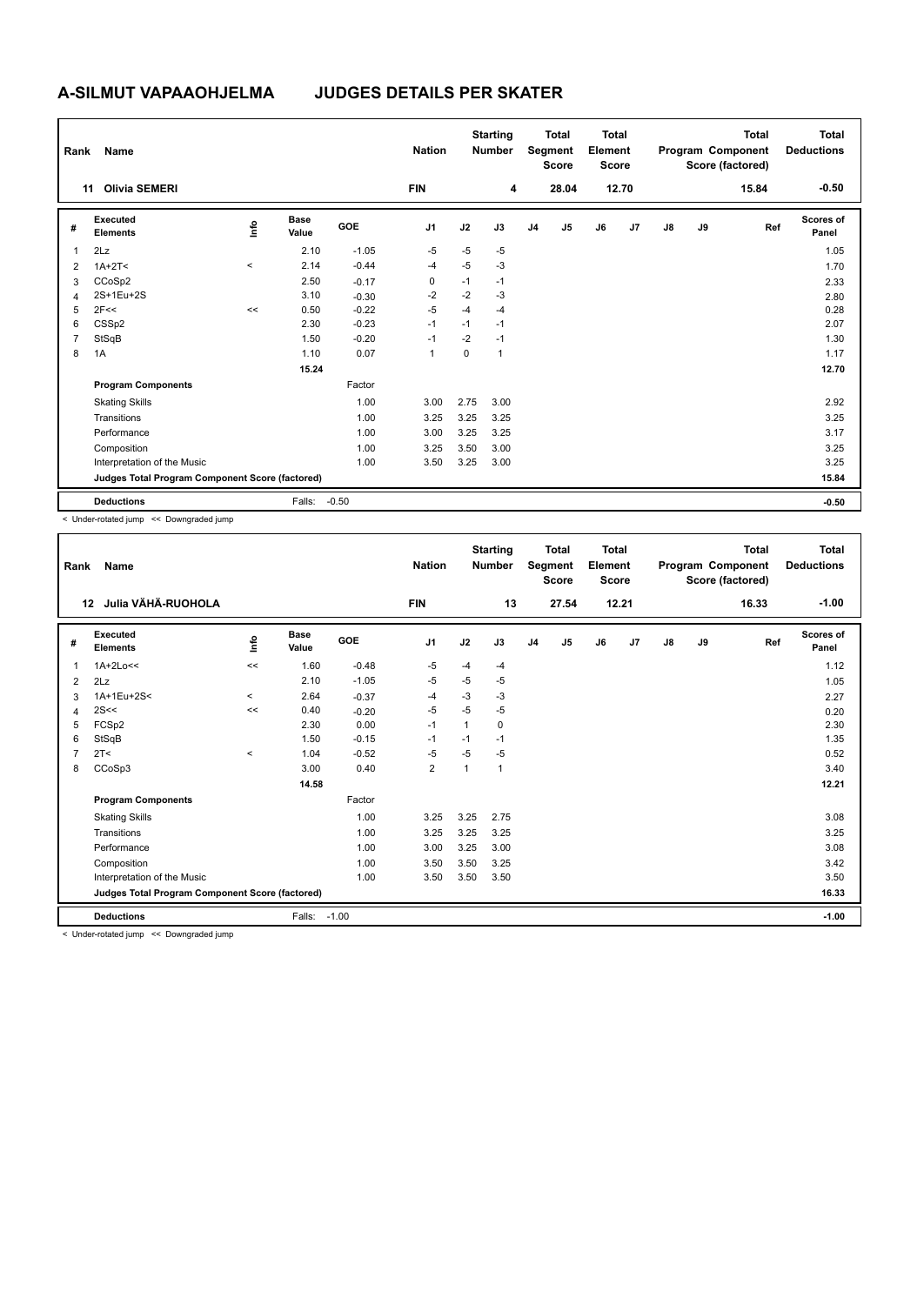| Rank           | Name                                            |                          |                      |         | <b>Nation</b>  |      | <b>Starting</b><br><b>Number</b> |                | <b>Total</b><br>Segment<br><b>Score</b> | <b>Total</b><br>Element<br><b>Score</b> |      |               |    | <b>Total</b><br>Program Component<br>Score (factored) | Total<br><b>Deductions</b> |
|----------------|-------------------------------------------------|--------------------------|----------------------|---------|----------------|------|----------------------------------|----------------|-----------------------------------------|-----------------------------------------|------|---------------|----|-------------------------------------------------------|----------------------------|
|                | Neaa HAAPALA<br>13                              |                          |                      |         | <b>FIN</b>     |      | 16                               |                | 26.31                                   |                                         | 9.48 |               |    | 17.33                                                 | $-0.50$                    |
| #              | <b>Executed</b><br><b>Elements</b>              | ١m                       | <b>Base</b><br>Value | GOE     | J <sub>1</sub> | J2   | J3                               | J <sub>4</sub> | J <sub>5</sub>                          | J6                                      | J7   | $\mathsf{J}8$ | J9 | Ref                                                   | <b>Scores of</b><br>Panel  |
| 1              | 2S                                              |                          | 1.30                 | $-0.43$ | $-3$           | $-3$ | $-4$                             |                |                                         |                                         |      |               |    |                                                       | 0.87                       |
| 2              | 2F<<                                            | <<                       | 0.50                 | $-0.23$ | $-5$           | $-5$ | $-4$                             |                |                                         |                                         |      |               |    |                                                       | 0.27                       |
| 3              | 1A                                              |                          | 1.10                 | $-0.55$ | $-5$           | $-5$ | $-5$                             |                |                                         |                                         |      |               |    |                                                       | 0.55                       |
| 4              | 2Lo<                                            | $\overline{\phantom{a}}$ | 1.36                 | $-0.45$ | $-4$           | $-3$ | $-3$                             |                |                                         |                                         |      |               |    |                                                       | 0.91                       |
| 5              | CCoSp3                                          |                          | 3.00                 | $-0.40$ | $-1$           | $-2$ | $-1$                             |                |                                         |                                         |      |               |    |                                                       | 2.60                       |
| 6              | StSqB                                           |                          | 1.50                 | $-0.10$ | 0              | $-1$ | $-1$                             |                |                                         |                                         |      |               |    |                                                       | 1.40                       |
| $\overline{7}$ | 2T                                              |                          | 1.30                 | $-0.13$ | $-1$           | $-1$ | $-1$                             |                |                                         |                                         |      |               |    |                                                       | 1.17                       |
| 8              | FCSp1                                           |                          | 1.90                 | $-0.19$ | $-1$           | $-1$ | $-1$                             |                |                                         |                                         |      |               |    |                                                       | 1.71                       |
|                |                                                 |                          | 11.96                |         |                |      |                                  |                |                                         |                                         |      |               |    |                                                       | 9.48                       |
|                | <b>Program Components</b>                       |                          |                      | Factor  |                |      |                                  |                |                                         |                                         |      |               |    |                                                       |                            |
|                | <b>Skating Skills</b>                           |                          |                      | 1.00    | 3.75           | 3.25 | 3.25                             |                |                                         |                                         |      |               |    |                                                       | 3.42                       |
|                | Transitions                                     |                          |                      | 1.00    | 3.50           | 3.50 | 3.50                             |                |                                         |                                         |      |               |    |                                                       | 3.50                       |
|                | Performance                                     |                          |                      | 1.00    | 3.75           | 3.00 | 3.25                             |                |                                         |                                         |      |               |    |                                                       | 3.33                       |
|                | Composition                                     |                          |                      | 1.00    | 3.50           | 3.50 | 3.50                             |                |                                         |                                         |      |               |    |                                                       | 3.50                       |
|                | Interpretation of the Music                     |                          |                      | 1.00    | 3.75           | 3.50 | 3.50                             |                |                                         |                                         |      |               |    |                                                       | 3.58                       |
|                | Judges Total Program Component Score (factored) |                          |                      |         |                |      |                                  |                |                                         |                                         |      |               |    |                                                       | 17.33                      |
|                | <b>Deductions</b>                               |                          | Falls:               | $-0.50$ |                |      |                                  |                |                                         |                                         |      |               |    |                                                       | $-0.50$                    |

< Under-rotated jump << Downgraded jump

| Rank | Name                                            |         |                      |            | <b>Nation</b>  |      | <b>Starting</b><br><b>Number</b> |                | <b>Total</b><br>Segment<br><b>Score</b> | <b>Total</b><br>Element<br><b>Score</b> |       |               |    | <b>Total</b><br>Program Component<br>Score (factored) | <b>Total</b><br><b>Deductions</b> |
|------|-------------------------------------------------|---------|----------------------|------------|----------------|------|----------------------------------|----------------|-----------------------------------------|-----------------------------------------|-------|---------------|----|-------------------------------------------------------|-----------------------------------|
|      | Seela PRUSI<br>14                               |         |                      |            | <b>FIN</b>     |      | 19                               |                | 26.27                                   |                                         | 11.60 |               |    | 14.67                                                 | 0.00                              |
| #    | Executed<br><b>Elements</b>                     | ١ifo    | <b>Base</b><br>Value | <b>GOE</b> | J <sub>1</sub> | J2   | J3                               | J <sub>4</sub> | J5                                      | J6                                      | J7    | $\mathsf{J}8$ | J9 | Ref                                                   | <b>Scores of</b><br>Panel         |
| 1    | $2S+2T<$                                        | $\prec$ | 2.34                 | $-0.65$    | $-5$           | $-5$ | $-5$                             |                |                                         |                                         |       |               |    |                                                       | 1.69                              |
| 2    | $2Lz$ !<                                        |         | 1.68                 | $-0.73$    | -5             | $-4$ | $-4$                             |                |                                         |                                         |       |               |    |                                                       | 0.95                              |
| 3    | StSqB                                           |         | 1.50                 | $-0.30$    | $-2$           | $-2$ | $-2$                             |                |                                         |                                         |       |               |    |                                                       | 1.20                              |
| 4    | 2F<                                             | $\prec$ | 1.44                 | $-0.43$    | $-4$           | $-2$ | $-3$                             |                |                                         |                                         |       |               |    |                                                       | 1.01                              |
| 5    | CCoSp1                                          |         | 2.00                 | $-0.27$    | $-1$           | $-2$ | $-1$                             |                |                                         |                                         |       |               |    |                                                       | 1.73                              |
| 6    | 1A+1Eu+2Sq                                      | q       | 2.90                 | $-0.43$    | $-3$           | $-4$ | $-3$                             |                |                                         |                                         |       |               |    |                                                       | 2.47                              |
| 7    | 2Lo<                                            | $\prec$ | 1.36                 | $-0.36$    | $-3$           | $-2$ | $-3$                             |                |                                         |                                         |       |               |    |                                                       | 1.00                              |
| 8    | SSp2                                            |         | 1.60                 | $-0.05$    | 0              | $-1$ | 0                                |                |                                         |                                         |       |               |    |                                                       | 1.55                              |
|      |                                                 |         | 14.82                |            |                |      |                                  |                |                                         |                                         |       |               |    |                                                       | 11.60                             |
|      | <b>Program Components</b>                       |         |                      | Factor     |                |      |                                  |                |                                         |                                         |       |               |    |                                                       |                                   |
|      | <b>Skating Skills</b>                           |         |                      | 1.00       | 3.00           | 3.00 | 2.50                             |                |                                         |                                         |       |               |    |                                                       | 2.83                              |
|      | Transitions                                     |         |                      | 1.00       | 3.00           | 3.00 | 2.75                             |                |                                         |                                         |       |               |    |                                                       | 2.92                              |
|      | Performance                                     |         |                      | 1.00       | 3.25           | 2.75 | 2.75                             |                |                                         |                                         |       |               |    |                                                       | 2.92                              |
|      | Composition                                     |         |                      | 1.00       | 3.50           | 3.00 | 2.75                             |                |                                         |                                         |       |               |    |                                                       | 3.08                              |
|      | Interpretation of the Music                     |         |                      | 1.00       | 3.00           | 2.75 | 3.00                             |                |                                         |                                         |       |               |    |                                                       | 2.92                              |
|      | Judges Total Program Component Score (factored) |         |                      |            |                |      |                                  |                |                                         |                                         |       |               |    |                                                       | 14.67                             |
|      | <b>Deductions</b>                               |         |                      |            |                |      |                                  |                |                                         |                                         |       |               |    |                                                       | 0.00                              |

< Under-rotated jump ! Not clear edge q Jump landed on the quarter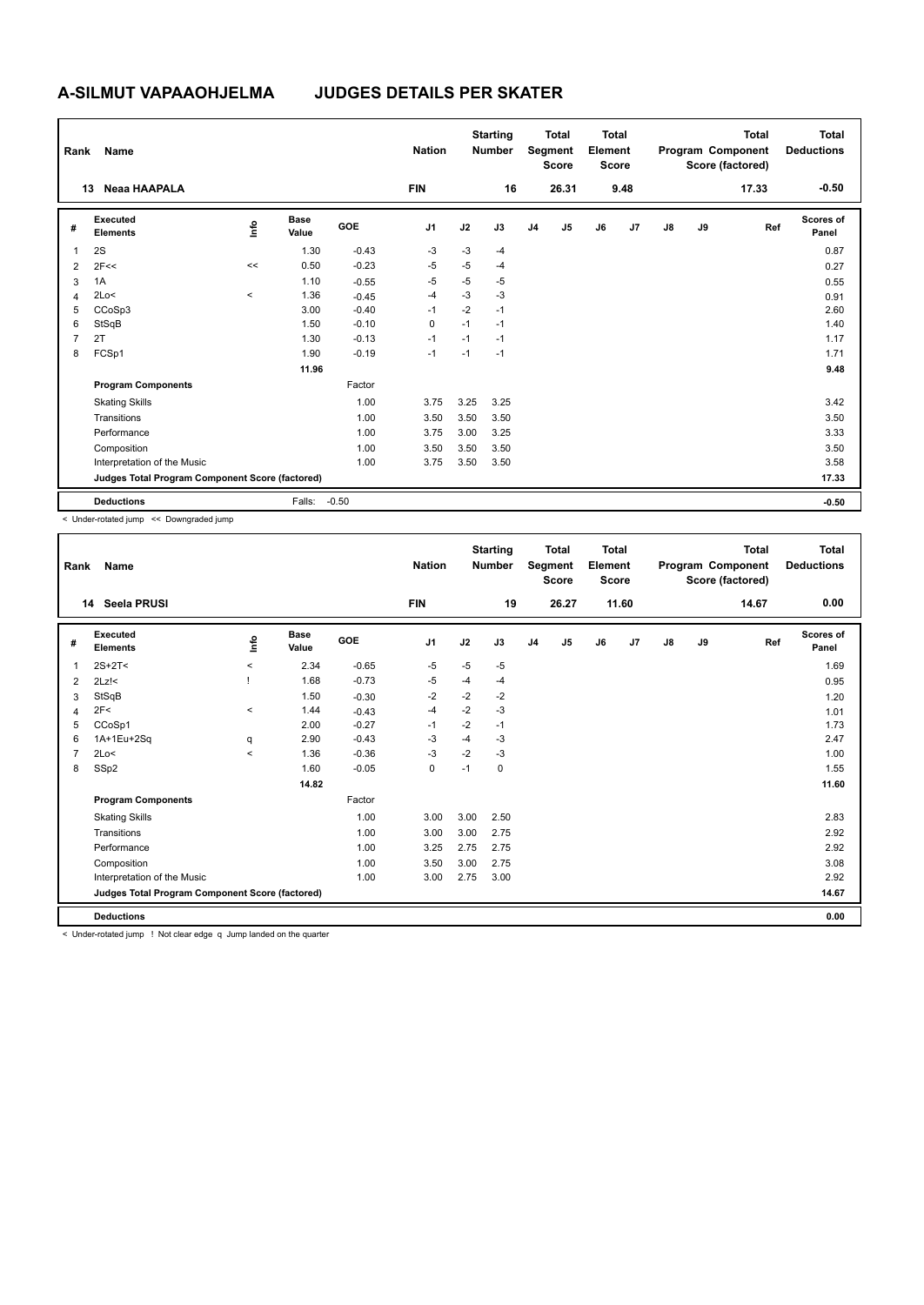| Rank           | Name                                            |           |                      |         | <b>Nation</b>  |      | <b>Starting</b><br><b>Number</b> |                | <b>Total</b><br>Segment<br><b>Score</b> | Total<br>Element<br><b>Score</b> |       |    |    | <b>Total</b><br>Program Component<br>Score (factored) | <b>Total</b><br><b>Deductions</b> |
|----------------|-------------------------------------------------|-----------|----------------------|---------|----------------|------|----------------------------------|----------------|-----------------------------------------|----------------------------------|-------|----|----|-------------------------------------------------------|-----------------------------------|
|                | Seela SOINI<br>15                               |           |                      |         | <b>FIN</b>     |      | 15                               |                | 26.20                                   |                                  | 10.78 |    |    | 16.92                                                 | $-1.50$                           |
| #              | Executed<br><b>Elements</b>                     | ١mfo      | <b>Base</b><br>Value | GOE     | J <sub>1</sub> | J2   | J3                               | J <sub>4</sub> | J <sub>5</sub>                          | J6                               | J7    | J8 | J9 | Ref                                                   | Scores of<br>Panel                |
| 1              | 2S                                              |           | 1.30                 | $-0.65$ | $-5$           | $-5$ | $-5$                             |                |                                         |                                  |       |    |    |                                                       | 0.65                              |
| 2              | 2T                                              |           | 1.30                 | $-0.65$ | $-5$           | $-5$ | $-5$                             |                |                                         |                                  |       |    |    |                                                       | 0.65                              |
| 3              | CSpB                                            |           | 1.10                 | $-0.07$ | $-1$           | 0    | $-1$                             |                |                                         |                                  |       |    |    |                                                       | 1.03                              |
| 4              | 2Lo                                             |           | 1.70                 | $-0.06$ | $-1$           | 0    | 0                                |                |                                         |                                  |       |    |    |                                                       | 1.64                              |
| 5              | 2Lo                                             |           | 1.70                 | $-0.06$ | $-1$           | 0    | 0                                |                |                                         |                                  |       |    |    |                                                       | 1.64                              |
| 6              | StSqB                                           |           | 1.50                 | $-0.05$ | $\Omega$       | 0    | $-1$                             |                |                                         |                                  |       |    |    |                                                       | 1.45                              |
| $\overline{7}$ | 1A+1Eu+2S<                                      | $\hat{~}$ | 2.64                 | $-0.55$ | $-5$           | $-5$ | $-5$                             |                |                                         |                                  |       |    |    |                                                       | 2.09                              |
| 8              | CCoSp2V                                         |           | 1.88                 | $-0.25$ | $-1$           | $-2$ | $-1$                             |                |                                         |                                  |       |    |    |                                                       | 1.63                              |
|                |                                                 |           | 13.12                |         |                |      |                                  |                |                                         |                                  |       |    |    |                                                       | 10.78                             |
|                | <b>Program Components</b>                       |           |                      | Factor  |                |      |                                  |                |                                         |                                  |       |    |    |                                                       |                                   |
|                | <b>Skating Skills</b>                           |           |                      | 1.00    | 3.75           | 3.50 | 3.25                             |                |                                         |                                  |       |    |    |                                                       | 3.50                              |
|                | Transitions                                     |           |                      | 1.00    | 3.50           | 3.50 | 3.25                             |                |                                         |                                  |       |    |    |                                                       | 3.42                              |
|                | Performance                                     |           |                      | 1.00    | 3.25           | 3.25 | 3.00                             |                |                                         |                                  |       |    |    |                                                       | 3.17                              |
|                | Composition                                     |           |                      | 1.00    | 3.50           | 3.50 | 3.00                             |                |                                         |                                  |       |    |    |                                                       | 3.33                              |
|                | Interpretation of the Music                     |           |                      | 1.00    | 3.50           | 3.50 | 3.50                             |                |                                         |                                  |       |    |    |                                                       | 3.50                              |
|                | Judges Total Program Component Score (factored) |           |                      |         |                |      |                                  |                |                                         |                                  |       |    |    |                                                       | 16.92                             |
|                | <b>Deductions</b>                               |           | Falls: -1.00         |         |                |      | No/Wrong Spiral:                 |                | $-0.50$                                 |                                  |       |    |    |                                                       | $-1.50$                           |

< Under-rotated jump

| Rank | Name                                            |      |                      |         | <b>Nation</b>  |      | <b>Starting</b><br><b>Number</b> |                | <b>Total</b><br>Segment<br><b>Score</b> | <b>Total</b><br>Element<br><b>Score</b> |       |               |    | <b>Total</b><br>Program Component<br>Score (factored) | <b>Total</b><br><b>Deductions</b> |
|------|-------------------------------------------------|------|----------------------|---------|----------------|------|----------------------------------|----------------|-----------------------------------------|-----------------------------------------|-------|---------------|----|-------------------------------------------------------|-----------------------------------|
| 16   | <b>Sofia PAKARINEN</b>                          |      |                      |         | <b>FIN</b>     |      | 3                                |                | 26.00                                   |                                         | 12.75 |               |    | 13.75                                                 | $-0.50$                           |
| #    | Executed<br><b>Elements</b>                     | ۱nfo | <b>Base</b><br>Value | GOE     | J <sub>1</sub> | J2   | J3                               | J <sub>4</sub> | J5                                      | J6                                      | J7    | $\mathsf{J}8$ | J9 | Ref                                                   | <b>Scores of</b><br>Panel         |
| 1    | SSp                                             |      | 0.00                 | 0.00    |                |      | $\overline{\phantom{a}}$         |                |                                         |                                         |       |               |    |                                                       | 0.00                              |
| 2    | $1A+2Lo$                                        |      | 2.80                 | $-0.17$ | 0              | $-2$ | $-1$                             |                |                                         |                                         |       |               |    |                                                       | 2.63                              |
| 3    | 2F                                              |      | 1.80                 | $-0.18$ | $-1$           | $-1$ | $-1$                             |                |                                         |                                         |       |               |    |                                                       | 1.62                              |
| 4    | 2Lzq                                            | q    | 2.10                 | $-0.91$ | -3             | $-5$ | $-5$                             |                |                                         |                                         |       |               |    |                                                       | 1.19                              |
| 5    | 2Lo                                             |      | 1.70                 | 0.00    | 0              | 0    | 0                                |                |                                         |                                         |       |               |    |                                                       | 1.70                              |
| 6    | StSqB                                           |      | 1.50                 | $-0.35$ | $-2$           | $-3$ | $-2$                             |                |                                         |                                         |       |               |    |                                                       | 1.15                              |
|      | 1A+1Eu+2S                                       |      | 2.90                 | 0.00    | 0              | 0    | 0                                |                |                                         |                                         |       |               |    |                                                       | 2.90                              |
| 8    | CCoSp2V                                         |      | 1.88                 | $-0.32$ | $-1$           | $-2$ | $-2$                             |                |                                         |                                         |       |               |    |                                                       | 1.56                              |
|      |                                                 |      | 14.68                |         |                |      |                                  |                |                                         |                                         |       |               |    |                                                       | 12.75                             |
|      | <b>Program Components</b>                       |      |                      | Factor  |                |      |                                  |                |                                         |                                         |       |               |    |                                                       |                                   |
|      | <b>Skating Skills</b>                           |      |                      | 1.00    | 3.00           | 2.50 | 2.50                             |                |                                         |                                         |       |               |    |                                                       | 2.67                              |
|      | Transitions                                     |      |                      | 1.00    | 3.00           | 2.75 | 2.75                             |                |                                         |                                         |       |               |    |                                                       | 2.83                              |
|      | Performance                                     |      |                      | 1.00    | 2.75           | 2.50 | 2.25                             |                |                                         |                                         |       |               |    |                                                       | 2.50                              |
|      | Composition                                     |      |                      | 1.00    | 3.25           | 2.75 | 3.00                             |                |                                         |                                         |       |               |    |                                                       | 3.00                              |
|      | Interpretation of the Music                     |      |                      | 1.00    | 3.00           | 2.75 | 2.50                             |                |                                         |                                         |       |               |    |                                                       | 2.75                              |
|      | Judges Total Program Component Score (factored) |      |                      |         |                |      |                                  |                |                                         |                                         |       |               |    |                                                       | 13.75                             |
|      | <b>Deductions</b>                               |      | No/Wrong Spiral:     | $-0.50$ |                |      |                                  |                |                                         |                                         |       |               |    |                                                       | $-0.50$                           |
|      | a lumn landed on the quarter                    |      |                      |         |                |      |                                  |                |                                         |                                         |       |               |    |                                                       |                                   |

q Jump landed on the quarter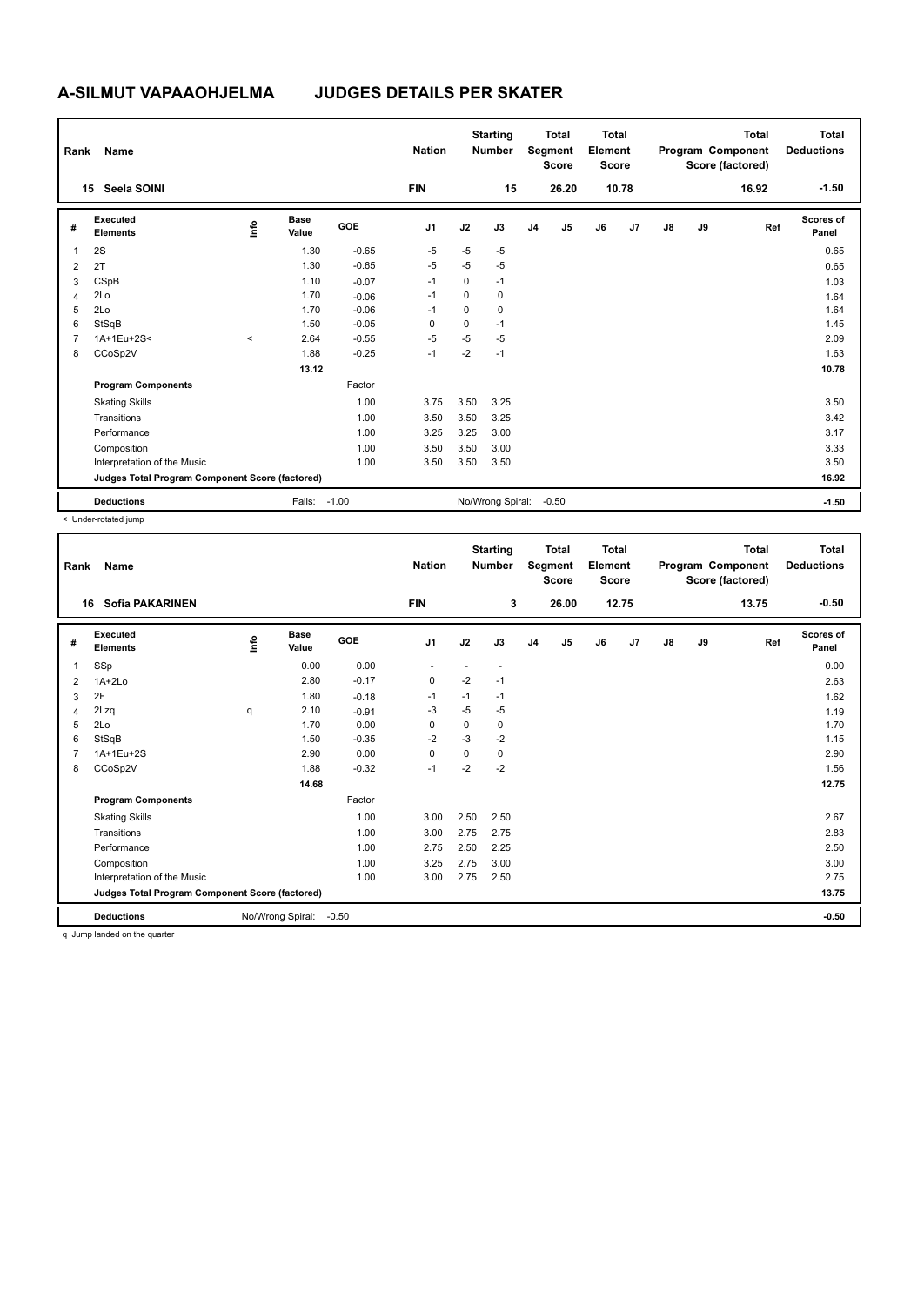| Rank           | Name                                            |         |                      |            | <b>Nation</b> |      | <b>Starting</b><br><b>Number</b> |                | <b>Total</b><br>Segment<br><b>Score</b> | Total<br>Element<br><b>Score</b> |       |    |    | <b>Total</b><br>Program Component<br>Score (factored) | <b>Total</b><br><b>Deductions</b> |
|----------------|-------------------------------------------------|---------|----------------------|------------|---------------|------|----------------------------------|----------------|-----------------------------------------|----------------------------------|-------|----|----|-------------------------------------------------------|-----------------------------------|
|                | <b>Meea HANNELIUS</b><br>17                     |         |                      |            | <b>FIN</b>    |      | 8                                |                | 25.83                                   |                                  | 10.17 |    |    | 16.16                                                 | $-0.50$                           |
| #              | Executed<br><b>Elements</b>                     | lnfo    | <b>Base</b><br>Value | <b>GOE</b> | J1            | J2   | J3                               | J <sub>4</sub> | J5                                      | J6                               | J7    | J8 | J9 | Ref                                                   | Scores of<br>Panel                |
| 1              | 2F<                                             | $\prec$ | 1.44                 | $-0.53$    | $-4$          | $-4$ | $-3$                             |                |                                         |                                  |       |    |    |                                                       | 0.91                              |
| 2              | 2Lo                                             |         | 1.70                 | $-0.34$    | $-3$          | $-2$ | $-1$                             |                |                                         |                                  |       |    |    |                                                       | 1.36                              |
| 3              | 1A+1Eu+2S                                       |         | 2.90                 | $-0.22$    | $-1$          | $-2$ | $-2$                             |                |                                         |                                  |       |    |    |                                                       | 2.68                              |
| 4              | 2S                                              |         | 1.30                 | $-0.22$    | $-2$          | $-2$ | $-1$                             |                |                                         |                                  |       |    |    |                                                       | 1.08                              |
| 5              | SSp1                                            |         | 1.30                 | $-0.09$    | 0             | $-2$ | $\mathbf 0$                      |                |                                         |                                  |       |    |    |                                                       | 1.21                              |
| 6              | $2T+1A+SEQ$                                     |         | 1.92                 | $-0.39$    | $-2$          | $-3$ | $-4$                             |                |                                         |                                  |       |    |    |                                                       | 1.53                              |
| $\overline{7}$ | $CSp^*$                                         |         | 0.00                 | 0.00       |               |      | ÷                                |                |                                         |                                  |       |    |    |                                                       | 0.00                              |
| 8              | StSqB                                           |         | 1.50                 | $-0.10$    | 0             | $-1$ | $-1$                             |                |                                         |                                  |       |    |    |                                                       | 1.40                              |
|                |                                                 |         | 12.06                |            |               |      |                                  |                |                                         |                                  |       |    |    |                                                       | 10.17                             |
|                | <b>Program Components</b>                       |         |                      | Factor     |               |      |                                  |                |                                         |                                  |       |    |    |                                                       |                                   |
|                | <b>Skating Skills</b>                           |         |                      | 1.00       | 3.50          | 2.75 | 3.00                             |                |                                         |                                  |       |    |    |                                                       | 3.08                              |
|                | Transitions                                     |         |                      | 1.00       | 3.75          | 3.00 | 3.25                             |                |                                         |                                  |       |    |    |                                                       | 3.33                              |
|                | Performance                                     |         |                      | 1.00       | 3.00          | 2.75 | 3.50                             |                |                                         |                                  |       |    |    |                                                       | 3.08                              |
|                | Composition                                     |         |                      | 1.00       | 3.50          | 3.25 | 3.50                             |                |                                         |                                  |       |    |    |                                                       | 3.42                              |
|                | Interpretation of the Music                     |         |                      | 1.00       | 3.25          | 3.00 | 3.50                             |                |                                         |                                  |       |    |    |                                                       | 3.25                              |
|                | Judges Total Program Component Score (factored) |         |                      |            |               |      |                                  |                |                                         |                                  |       |    |    |                                                       | 16.16                             |
|                | <b>Deductions</b>                               |         | No/Wrong Spiral:     | $-0.50$    |               |      |                                  |                |                                         |                                  |       |    |    |                                                       | $-0.50$                           |

< Under-rotated jump \* Invalid element

| Rank           | Name                                                                 |             |                      |         | <b>Nation</b> |      | <b>Starting</b><br><b>Number</b> |                | <b>Total</b><br>Segment<br><b>Score</b> | <b>Total</b><br>Element<br><b>Score</b> |      |               |    | <b>Total</b><br>Program Component<br>Score (factored) | Total<br><b>Deductions</b> |
|----------------|----------------------------------------------------------------------|-------------|----------------------|---------|---------------|------|----------------------------------|----------------|-----------------------------------------|-----------------------------------------|------|---------------|----|-------------------------------------------------------|----------------------------|
|                | Inga-Linda PAJALA<br>18                                              |             |                      |         | <b>FIN</b>    |      | 24                               |                | 25.36                                   |                                         | 9.79 |               |    | 16.07                                                 | $-0.50$                    |
| #              | Executed<br><b>Elements</b>                                          | <u>info</u> | <b>Base</b><br>Value | GOE     | J1            | J2   | J3                               | J <sub>4</sub> | J5                                      | J6                                      | J7   | $\mathsf{J}8$ | J9 | Ref                                                   | Scores of<br>Panel         |
| $\mathbf{1}$   | 2Lo<<                                                                | <<          | 0.50                 | $-0.20$ | $-5$          | $-3$ | $-4$                             |                |                                         |                                         |      |               |    |                                                       | 0.30                       |
| 2              | 1Lz+1A+SEQ                                                           |             | 1.36                 | 0.00    | 0             | 0    | 0                                |                |                                         |                                         |      |               |    |                                                       | 1.36                       |
| 3              | 1A+1Eu+2S<                                                           | $\,<\,$     | 2.64                 | $-0.40$ | $-4$          | $-4$ | $-3$                             |                |                                         |                                         |      |               |    |                                                       | 2.24                       |
| $\overline{4}$ | FCSp1                                                                |             | 1.90                 | $-0.25$ | -2            | $-1$ | $-1$                             |                |                                         |                                         |      |               |    |                                                       | 1.65                       |
| 5              | 2Tq                                                                  | q           | 1.30                 | $-0.43$ | -4            | $-4$ | $-2$                             |                |                                         |                                         |      |               |    |                                                       | 0.87                       |
| 6              | 2S<<                                                                 | <<          | 0.40                 | $-0.20$ | $-5$          | $-5$ | $-5$                             |                |                                         |                                         |      |               |    |                                                       | 0.20                       |
| 7              | StSqB                                                                |             | 1.50                 | $-0.20$ | $-1$          | $-2$ | $-1$                             |                |                                         |                                         |      |               |    |                                                       | 1.30                       |
| 8              | CCoSp1                                                               |             | 2.00                 | $-0.13$ | $-1$          | $-1$ | 0                                |                |                                         |                                         |      |               |    |                                                       | 1.87                       |
|                |                                                                      |             | 11.60                |         |               |      |                                  |                |                                         |                                         |      |               |    |                                                       | 9.79                       |
|                | <b>Program Components</b>                                            |             |                      | Factor  |               |      |                                  |                |                                         |                                         |      |               |    |                                                       |                            |
|                | <b>Skating Skills</b>                                                |             |                      | 1.00    | 3.50          | 3.00 | 3.50                             |                |                                         |                                         |      |               |    |                                                       | 3.33                       |
|                | Transitions                                                          |             |                      | 1.00    | 3.00          | 2.75 | 3.25                             |                |                                         |                                         |      |               |    |                                                       | 3.00                       |
|                | Performance                                                          |             |                      | 1.00    | 3.25          | 2.75 | 3.25                             |                |                                         |                                         |      |               |    |                                                       | 3.08                       |
|                | Composition                                                          |             |                      | 1.00    | 3.50          | 3.00 | 3.50                             |                |                                         |                                         |      |               |    |                                                       | 3.33                       |
|                | Interpretation of the Music                                          |             |                      | 1.00    | 3.25          | 3.00 | 3.75                             |                |                                         |                                         |      |               |    |                                                       | 3.33                       |
|                | Judges Total Program Component Score (factored)                      |             |                      |         |               |      |                                  |                |                                         |                                         |      |               |    |                                                       | 16.07                      |
|                | <b>Deductions</b>                                                    |             | Falls:               | $-0.50$ |               |      |                                  |                |                                         |                                         |      |               |    |                                                       | $-0.50$                    |
|                | < Under-rotated jumn << Downgraded jumn a lumn landed on the quarter |             |                      |         |               |      |                                  |                |                                         |                                         |      |               |    |                                                       |                            |

Under-rotated jump  $\prec$  Downgraded jump q Jump landed on the qua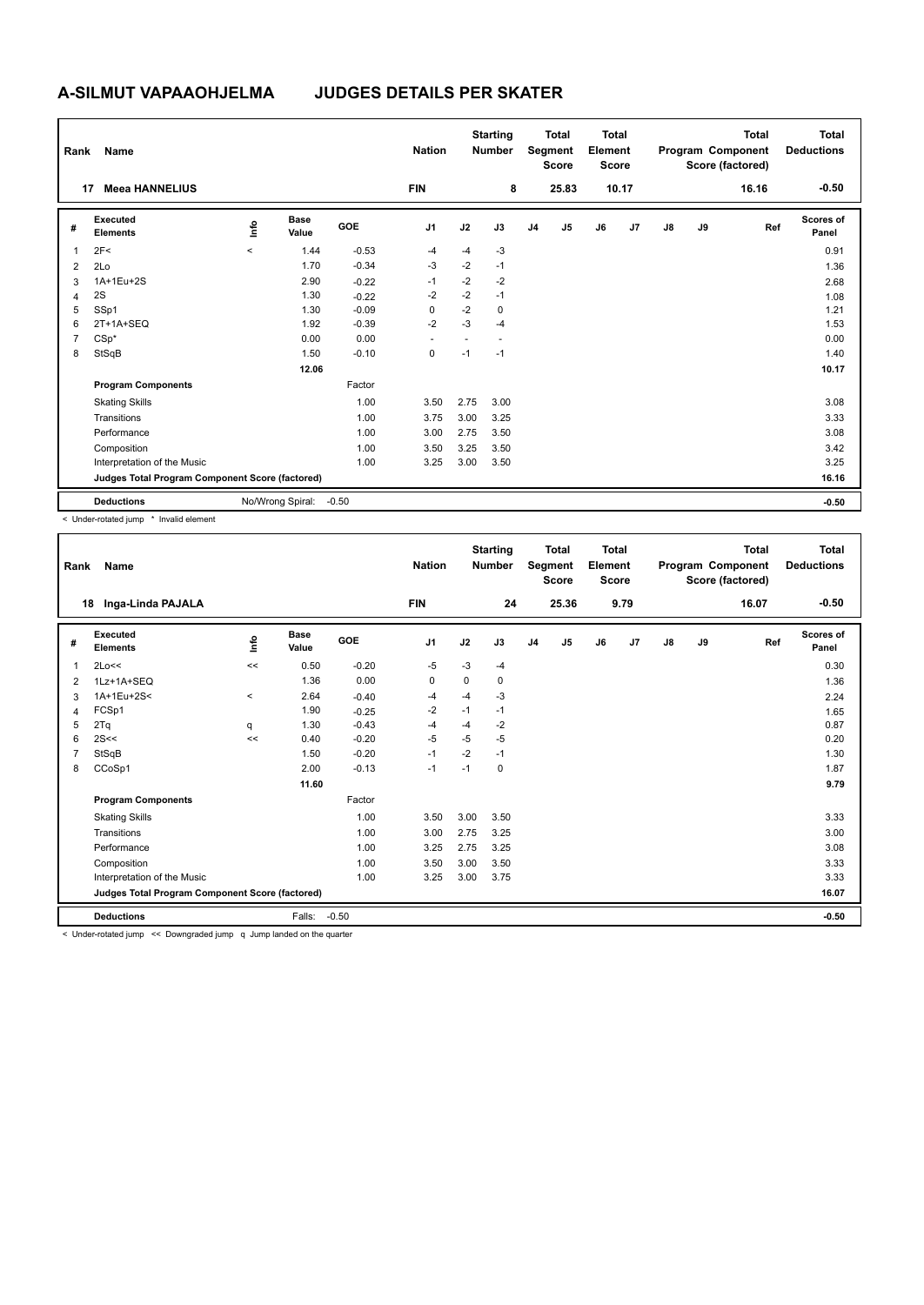| Rank           | Name                                            |           |                      |            | <b>Nation</b>  |      | <b>Starting</b><br><b>Number</b> |                | <b>Total</b><br>Segment<br><b>Score</b> | Total<br>Element<br><b>Score</b> |       |               |    | <b>Total</b><br>Program Component<br>Score (factored) | Total<br><b>Deductions</b> |
|----------------|-------------------------------------------------|-----------|----------------------|------------|----------------|------|----------------------------------|----------------|-----------------------------------------|----------------------------------|-------|---------------|----|-------------------------------------------------------|----------------------------|
|                | <b>Ronja TORMILAINEN</b><br>19                  |           |                      |            | <b>FIN</b>     |      | 9                                |                | 25.09                                   |                                  | 11.34 |               |    | 14.25                                                 | $-0.50$                    |
| #              | Executed<br><b>Elements</b>                     | ١m        | <b>Base</b><br>Value | <b>GOE</b> | J <sub>1</sub> | J2   | J3                               | J <sub>4</sub> | J5                                      | J6                               | J7    | $\mathsf{J}8$ | J9 | Ref                                                   | <b>Scores of</b><br>Panel  |
| 1              | 2S                                              |           | 1.30                 | $-0.04$    | 0              | $-1$ | $\mathbf 0$                      |                |                                         |                                  |       |               |    |                                                       | 1.26                       |
| $\overline{2}$ | 2Lz                                             | $\hat{~}$ | 1.68                 | $-0.84$    | $-5$           | $-5$ | $-5$                             |                |                                         |                                  |       |               |    |                                                       | 0.84                       |
| 3              | 1A+1Eu+2S                                       |           | 2.90                 | $-0.13$    | $-1$           | $-1$ | $-1$                             |                |                                         |                                  |       |               |    |                                                       | 2.77                       |
| $\overline{4}$ | FCSpB                                           |           | 1.60                 | $-0.11$    | $-1$           | 0    | $-1$                             |                |                                         |                                  |       |               |    |                                                       | 1.49                       |
| 5              | $1F+1Lo$                                        |           | 1.00                 | 0.00       | 0              | 0    | 0                                |                |                                         |                                  |       |               |    |                                                       | 1.00                       |
| 6              | StSq1                                           |           | 1.80                 | $-0.24$    | $-1$           | $-2$ | $-1$                             |                |                                         |                                  |       |               |    |                                                       | 1.56                       |
| 7              | 2T <                                            | $\hat{~}$ | 1.04                 | $-0.35$    | $-4$           | $-3$ | $-3$                             |                |                                         |                                  |       |               |    |                                                       | 0.69                       |
| 8              | CCoSp1                                          |           | 2.00                 | $-0.27$    | $-1$           | $-2$ | $-1$                             |                |                                         |                                  |       |               |    |                                                       | 1.73                       |
|                |                                                 |           | 13.32                |            |                |      |                                  |                |                                         |                                  |       |               |    |                                                       | 11.34                      |
|                | <b>Program Components</b>                       |           |                      | Factor     |                |      |                                  |                |                                         |                                  |       |               |    |                                                       |                            |
|                | <b>Skating Skills</b>                           |           |                      | 1.00       | 3.25           | 2.50 | 2.75                             |                |                                         |                                  |       |               |    |                                                       | 2.83                       |
|                | Transitions                                     |           |                      | 1.00       | 3.25           | 2.50 | 3.00                             |                |                                         |                                  |       |               |    |                                                       | 2.92                       |
|                | Performance                                     |           |                      | 1.00       | 3.00           | 2.50 | 2.75                             |                |                                         |                                  |       |               |    |                                                       | 2.75                       |
|                | Composition                                     |           |                      | 1.00       | 3.25           | 2.75 | 3.00                             |                |                                         |                                  |       |               |    |                                                       | 3.00                       |
|                | Interpretation of the Music                     |           |                      | 1.00       | 3.00           | 2.50 | 2.75                             |                |                                         |                                  |       |               |    |                                                       | 2.75                       |
|                | Judges Total Program Component Score (factored) |           |                      |            |                |      |                                  |                |                                         |                                  |       |               |    |                                                       | 14.25                      |
|                | <b>Deductions</b>                               |           | Falls:               | $-0.50$    |                |      |                                  |                |                                         |                                  |       |               |    |                                                       | $-0.50$                    |

< Under-rotated jump

| Rank | Name                                            |      |                      |         | <b>Nation</b>  |      | <b>Starting</b><br><b>Number</b> |                | <b>Total</b><br>Segment<br><b>Score</b> | Total<br>Element<br><b>Score</b> |       |               |    | <b>Total</b><br>Program Component<br>Score (factored) | <b>Total</b><br><b>Deductions</b> |
|------|-------------------------------------------------|------|----------------------|---------|----------------|------|----------------------------------|----------------|-----------------------------------------|----------------------------------|-------|---------------|----|-------------------------------------------------------|-----------------------------------|
| 20   | <b>Lilian LEHTOVAARA</b>                        |      |                      |         | <b>FIN</b>     |      | 17                               |                | 25.02                                   |                                  | 11.27 |               |    | 14.25                                                 | $-0.50$                           |
| #    | Executed<br><b>Elements</b>                     | ١ifo | <b>Base</b><br>Value | GOE     | J <sub>1</sub> | J2   | J3                               | J <sub>4</sub> | J5                                      | J6                               | J7    | $\mathsf{J}8$ | J9 | Ref                                                   | <b>Scores of</b><br>Panel         |
| 1    | $2T+1A+SEQ$                                     |      | 1.92                 | $-0.13$ | $-1$           | $-1$ | $-1$                             |                |                                         |                                  |       |               |    |                                                       | 1.79                              |
| 2    | 1Lz+1A+SEQ                                      |      | 1.36                 | $-0.11$ | $-1$           | $-1$ | $-1$                             |                |                                         |                                  |       |               |    |                                                       | 1.25                              |
| 3    | 2Lo                                             |      | 1.70                 | $-0.34$ | $-2$           | $-2$ | $-2$                             |                |                                         |                                  |       |               |    |                                                       | 1.36                              |
| 4    | FCSpB                                           |      | 1.60                 | $-0.48$ | -4             | $-3$ | $-2$                             |                |                                         |                                  |       |               |    |                                                       | 1.12                              |
| 5    | 2F                                              |      | 1.80                 | $-0.30$ | -2             | $-2$ | $-1$                             |                |                                         |                                  |       |               |    |                                                       | 1.50                              |
| 6    | CCoSp3                                          |      | 3.00                 | $-0.60$ | $-2$           | $-2$ | $-2$                             |                |                                         |                                  |       |               |    |                                                       | 2.40                              |
| 7    | StSqB                                           |      | 1.50                 | $-0.30$ | $-2$           | $-2$ | $-2$                             |                |                                         |                                  |       |               |    |                                                       | 1.20                              |
| 8    | 2S                                              |      | 1.30                 | $-0.65$ | $-5$           | $-5$ | $-5$                             |                |                                         |                                  |       |               |    |                                                       | 0.65                              |
|      |                                                 |      | 14.18                |         |                |      |                                  |                |                                         |                                  |       |               |    |                                                       | 11.27                             |
|      | <b>Program Components</b>                       |      |                      | Factor  |                |      |                                  |                |                                         |                                  |       |               |    |                                                       |                                   |
|      | <b>Skating Skills</b>                           |      |                      | 1.00    | 3.25           | 2.50 | 2.50                             |                |                                         |                                  |       |               |    |                                                       | 2.75                              |
|      | Transitions                                     |      |                      | 1.00    | 3.00           | 2.75 | 2.75                             |                |                                         |                                  |       |               |    |                                                       | 2.83                              |
|      | Performance                                     |      |                      | 1.00    | 3.00           | 2.50 | 3.00                             |                |                                         |                                  |       |               |    |                                                       | 2.83                              |
|      | Composition                                     |      |                      | 1.00    | 3.25           | 2.75 | 2.75                             |                |                                         |                                  |       |               |    |                                                       | 2.92                              |
|      | Interpretation of the Music                     |      |                      | 1.00    | 3.25           | 2.75 | 2.75                             |                |                                         |                                  |       |               |    |                                                       | 2.92                              |
|      | Judges Total Program Component Score (factored) |      |                      |         |                |      |                                  |                |                                         |                                  |       |               |    |                                                       | 14.25                             |
|      | <b>Deductions</b>                               |      | Falls:               | $-0.50$ |                |      |                                  |                |                                         |                                  |       |               |    |                                                       | $-0.50$                           |
|      |                                                 |      |                      |         |                |      |                                  |                |                                         |                                  |       |               |    |                                                       |                                   |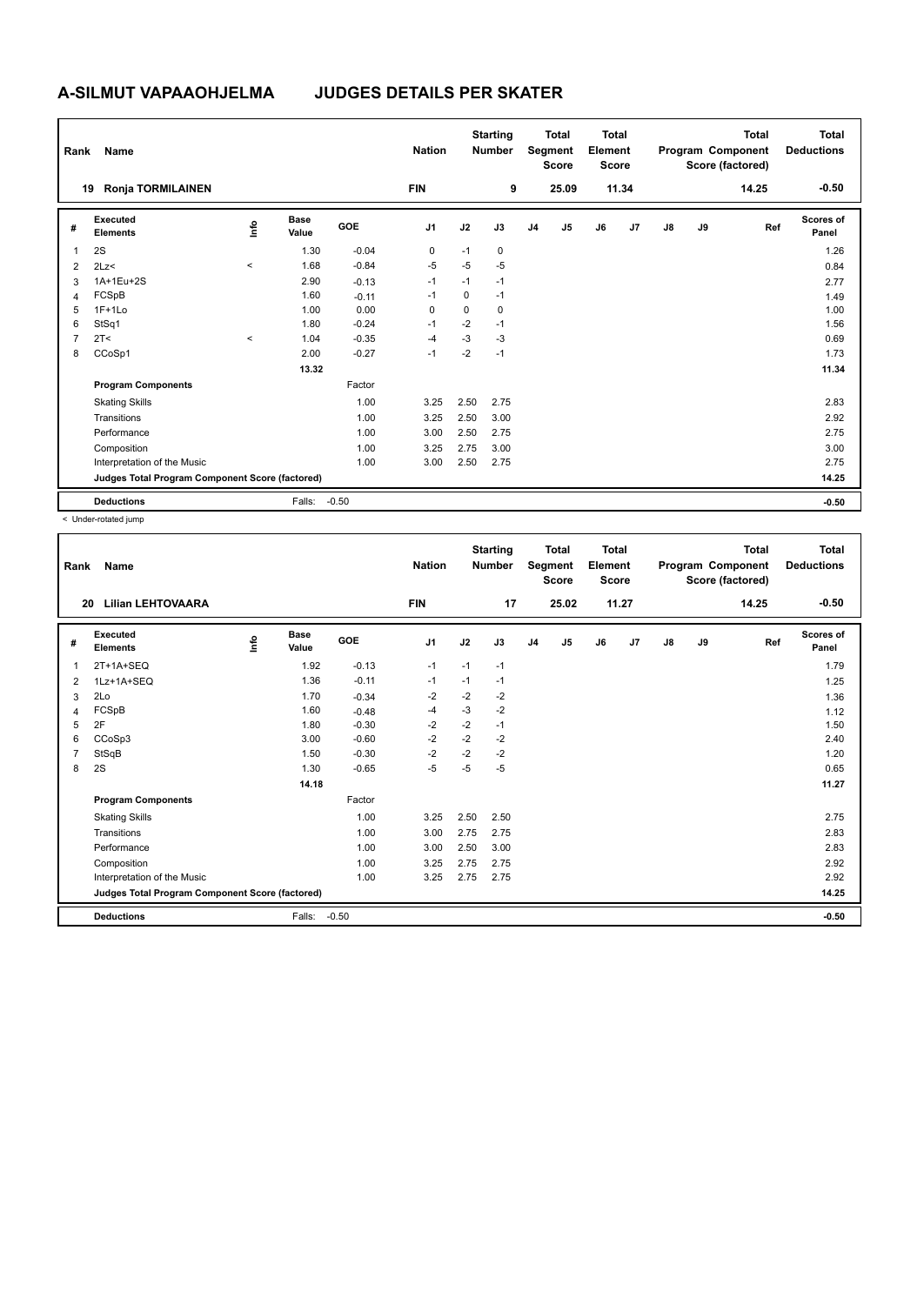| Rank           | Name                                            |      |                      |            | <b>Nation</b>  |          | <b>Starting</b><br><b>Number</b> |                | <b>Total</b><br>Segment<br><b>Score</b> | <b>Total</b><br>Element<br><b>Score</b> |      |    |    | <b>Total</b><br>Program Component<br>Score (factored) | Total<br><b>Deductions</b> |
|----------------|-------------------------------------------------|------|----------------------|------------|----------------|----------|----------------------------------|----------------|-----------------------------------------|-----------------------------------------|------|----|----|-------------------------------------------------------|----------------------------|
|                | Annu-Lotta HÄMÄLÄINEN<br>21                     |      |                      |            | <b>FIN</b>     |          | 14                               |                | 23.05                                   |                                         | 7.88 |    |    | 15.17                                                 | 0.00                       |
| #              | Executed<br><b>Elements</b>                     | lnfo | <b>Base</b><br>Value | <b>GOE</b> | J <sub>1</sub> | J2       | J3                               | J <sub>4</sub> | J5                                      | J6                                      | J7   | J8 | J9 | Ref                                                   | Scores of<br>Panel         |
| 1              | 2S                                              |      | 1.30                 | $-0.52$    | $-4$           | $-4$     | $-4$                             |                |                                         |                                         |      |    |    |                                                       | 0.78                       |
| 2              | 2T                                              |      | 1.30                 | 0.00       | $-1$           | 1        | 0                                |                |                                         |                                         |      |    |    |                                                       | 1.30                       |
| 3              | $2T+1T$                                         |      | 1.70                 | $-0.39$    | $-4$           | $-2$     | $-3$                             |                |                                         |                                         |      |    |    |                                                       | 1.31                       |
| 4              | StSq1                                           |      | 1.80                 | $-0.30$    | $-2$           | $-1$     | $-2$                             |                |                                         |                                         |      |    |    |                                                       | 1.50                       |
| 5              | SSp2                                            |      | 1.60                 | $-0.11$    | $-1$           | $\Omega$ | $-1$                             |                |                                         |                                         |      |    |    |                                                       | 1.49                       |
| 6              | 2Lo<<                                           | <<   | 0.50                 | $-0.25$    | $-5$           | $-5$     | -5                               |                |                                         |                                         |      |    |    |                                                       | 0.25                       |
| $\overline{7}$ | $1S^*$                                          |      | 0.00                 | 0.00       |                |          |                                  |                |                                         |                                         |      |    |    |                                                       | 0.00                       |
| 8              | CCoSp1V                                         |      | 1.50                 | $-0.25$    | $-2$           | $-2$     | $-1$                             |                |                                         |                                         |      |    |    |                                                       | 1.25                       |
|                |                                                 |      | 9.70                 |            |                |          |                                  |                |                                         |                                         |      |    |    |                                                       | 7.88                       |
|                | <b>Program Components</b>                       |      |                      | Factor     |                |          |                                  |                |                                         |                                         |      |    |    |                                                       |                            |
|                | <b>Skating Skills</b>                           |      |                      | 1.00       | 3.00           | 3.25     | 2.75                             |                |                                         |                                         |      |    |    |                                                       | 3.00                       |
|                | Transitions                                     |      |                      | 1.00       | 3.25           | 3.00     | 3.25                             |                |                                         |                                         |      |    |    |                                                       | 3.17                       |
|                | Performance                                     |      |                      | 1.00       | 3.00           | 3.00     | 2.50                             |                |                                         |                                         |      |    |    |                                                       | 2.83                       |
|                | Composition                                     |      |                      | 1.00       | 3.50           | 3.00     | 3.00                             |                |                                         |                                         |      |    |    |                                                       | 3.17                       |
|                | Interpretation of the Music                     |      |                      | 1.00       | 3.00           | 3.25     | 2.75                             |                |                                         |                                         |      |    |    |                                                       | 3.00                       |
|                | Judges Total Program Component Score (factored) |      |                      |            |                |          |                                  |                |                                         |                                         |      |    |    |                                                       | 15.17                      |
|                | <b>Deductions</b>                               |      |                      |            |                |          |                                  |                |                                         |                                         |      |    |    |                                                       | 0.00                       |

<< Downgraded jump \* Invalid element

| Rank           | Name                                            |       |                      |            | <b>Nation</b>  |      | <b>Starting</b><br><b>Number</b> |                | <b>Total</b><br>Segment<br><b>Score</b> | <b>Total</b><br>Element<br><b>Score</b> |      |               |    | <b>Total</b><br>Program Component<br>Score (factored) | <b>Total</b><br><b>Deductions</b> |
|----------------|-------------------------------------------------|-------|----------------------|------------|----------------|------|----------------------------------|----------------|-----------------------------------------|-----------------------------------------|------|---------------|----|-------------------------------------------------------|-----------------------------------|
| 22             | Siiri PYYMÄKI                                   |       |                      |            | <b>FIN</b>     |      | 25                               |                | 22.65                                   |                                         | 9.07 |               |    | 14.08                                                 | $-0.50$                           |
| #              | Executed<br><b>Elements</b>                     | info  | <b>Base</b><br>Value | <b>GOE</b> | J <sub>1</sub> | J2   | J3                               | J <sub>4</sub> | J5                                      | J6                                      | J7   | $\mathsf{J}8$ | J9 | Ref                                                   | Scores of<br>Panel                |
| 1              | 2S                                              |       | 1.30                 | 0.00       | 0              | 0    | 0                                |                |                                         |                                         |      |               |    |                                                       | 1.30                              |
| 2              | 1A<                                             | $\,<$ | 0.88                 | $-0.44$    | -5             | $-5$ | -5                               |                |                                         |                                         |      |               |    |                                                       | 0.44                              |
| 3              | 2Lo                                             |       | 1.70                 | $-0.45$    | $-2$           | $-3$ | $-3$                             |                |                                         |                                         |      |               |    |                                                       | 1.25                              |
| 4              | CCoSpBV                                         |       | 1.28                 | $-0.13$    | $-1$           | $-1$ | $-1$                             |                |                                         |                                         |      |               |    |                                                       | 1.15                              |
| 5              | 2F+A+SEQ                                        |       | 1.44                 | $-0.42$    | $-2$           | $-4$ | $-1$                             |                |                                         |                                         |      |               |    |                                                       | 1.02                              |
| 6              | StSqB                                           |       | 1.50                 | $-0.35$    | $-2$           | $-3$ | $-2$                             |                |                                         |                                         |      |               |    |                                                       | 1.15                              |
| $\overline{7}$ | 2S                                              |       | 1.30                 | $-0.09$    | $-1$           | $-1$ | 0                                |                |                                         |                                         |      |               |    |                                                       | 1.21                              |
| 8              | SSp2                                            |       | 1.60                 | $-0.05$    | $-1$           | 0    | 0                                |                |                                         |                                         |      |               |    |                                                       | 1.55                              |
|                |                                                 |       | 11.00                |            |                |      |                                  |                |                                         |                                         |      |               |    |                                                       | 9.07                              |
|                | <b>Program Components</b>                       |       |                      | Factor     |                |      |                                  |                |                                         |                                         |      |               |    |                                                       |                                   |
|                | <b>Skating Skills</b>                           |       |                      | 1.00       | 2.75           | 2.75 | 2.50                             |                |                                         |                                         |      |               |    |                                                       | 2.67                              |
|                | Transitions                                     |       |                      | 1.00       | 3.00           | 2.75 | 2.75                             |                |                                         |                                         |      |               |    |                                                       | 2.83                              |
|                | Performance                                     |       |                      | 1.00       | 2.75           | 2.50 | 2.50                             |                |                                         |                                         |      |               |    |                                                       | 2.58                              |
|                | Composition                                     |       |                      | 1.00       | 3.50           | 2.75 | 2.75                             |                |                                         |                                         |      |               |    |                                                       | 3.00                              |
|                | Interpretation of the Music                     |       |                      | 1.00       | 3.25           | 3.00 | 2.75                             |                |                                         |                                         |      |               |    |                                                       | 3.00                              |
|                | Judges Total Program Component Score (factored) |       |                      |            |                |      |                                  |                |                                         |                                         |      |               |    |                                                       | 14.08                             |
|                | <b>Deductions</b>                               |       | No/Wrong Spiral:     | $-0.50$    |                |      |                                  |                |                                         |                                         |      |               |    |                                                       | $-0.50$                           |
|                | $\geq$ linder retated jump.                     |       |                      |            |                |      |                                  |                |                                         |                                         |      |               |    |                                                       |                                   |

< Under-rotated jump